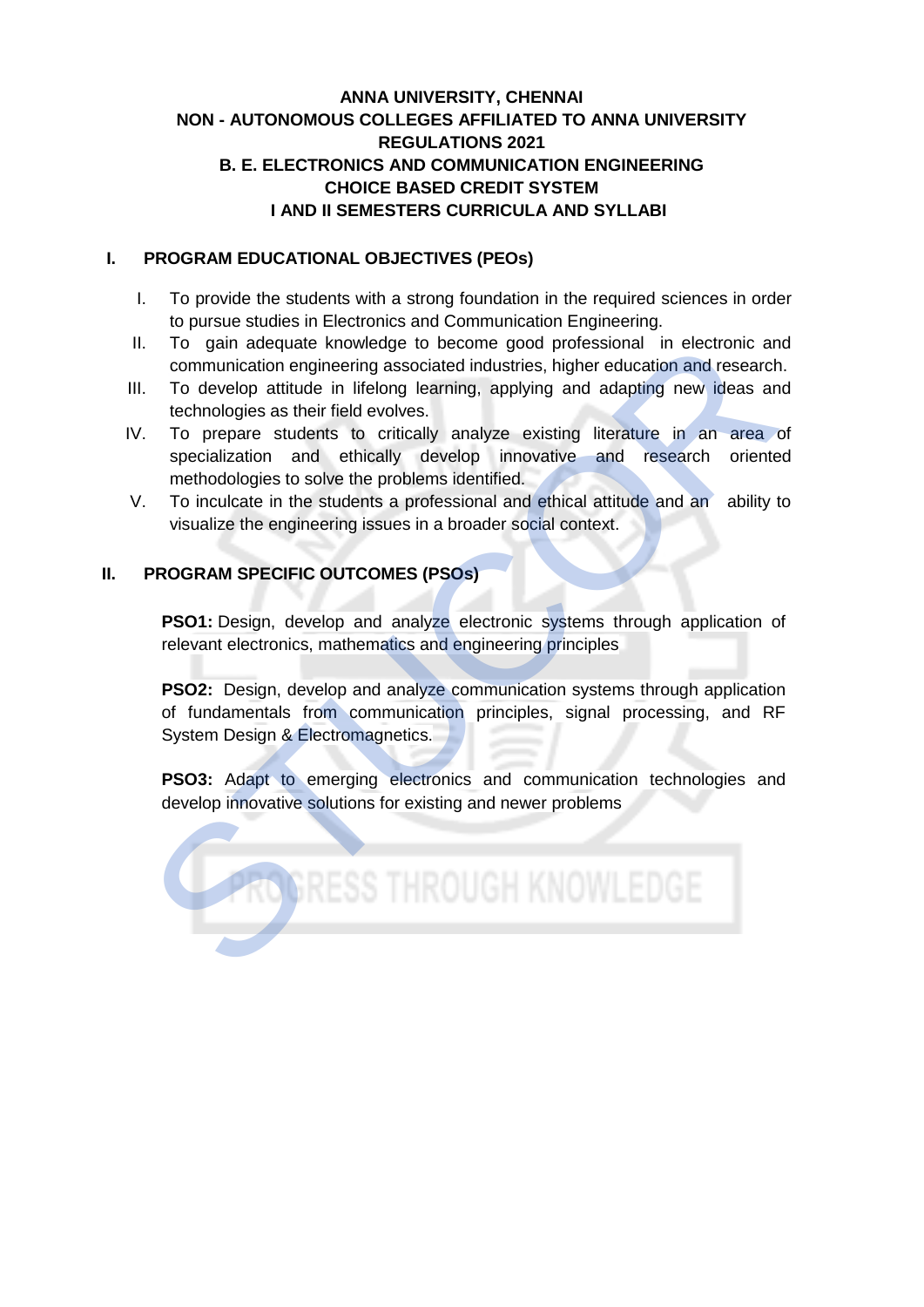# **ANNA UNIVERSITY, CHENNAI NON - AUTONOMOUS COLLEGES AFFILIATED TO ANNA UNIVERSITY REGULATIONS 2021 B. E. ELECTRONICS AND COMMUNICATION ENGINEERING CHOICE BASED CREDIT SYSTEM I AND II SEMESTERS CURRICULA AND SYLLABI SEMESTER I**

| S.<br>NO.        | <b>COURSE</b><br><b>CODE</b> | <b>COURSE TITLE</b>           | <b>CATE-</b><br><b>GORY</b> |                | <b>PERIODS</b><br><b>PER WEEK</b> |                | <b>TOTAL</b><br><b>CONTACT</b> | <b>CREDITS</b> |   |   |
|------------------|------------------------------|-------------------------------|-----------------------------|----------------|-----------------------------------|----------------|--------------------------------|----------------|---|---|
|                  |                              |                               |                             |                |                                   | P              | <b>PERIODS</b>                 |                |   |   |
| 1.               | IP3151                       | <b>Induction Programme</b>    |                             |                |                                   |                |                                | 0              |   |   |
| <b>THEORY</b>    |                              |                               |                             |                |                                   |                |                                |                |   |   |
| 2.               | <b>HS3151</b>                | Professional English - I      | <b>HSMC</b>                 | 3              |                                   | 0              | 4                              | 4              |   |   |
| 3.               | MA3151                       | Matrices and Calculus         | <b>BSC</b>                  | 3              |                                   | $\overline{0}$ | 4                              | 4              |   |   |
| $\overline{4}$ . | PH3151                       | <b>Engineering Physics</b>    | <b>BSC</b>                  | 3              | 0                                 | 0              | 3                              | 3              |   |   |
| 5.               | CY3151                       | <b>Engineering Chemistry</b>  | <b>BSC</b>                  | 3              | $\overline{0}$                    | $\overline{0}$ | $\overline{3}$                 | 3              |   |   |
| 6.               | GE3151                       | Problem Solving and Python    | <b>ESC</b>                  | $\overline{3}$ | $\overline{0}$                    | $\overline{0}$ | 3                              | 3              |   |   |
|                  |                              | Programming                   |                             |                |                                   |                |                                |                |   |   |
|                  | <b>PRACTICALS</b>            |                               |                             |                |                                   |                |                                |                |   |   |
| 7.               | GE3171                       | Problem Solving and Python    |                             |                | <b>ESC</b>                        | $\overline{0}$ | $\mathbf 0$                    | $\overline{4}$ | 4 | 2 |
|                  |                              | <b>Programming Laboratory</b> |                             |                |                                   |                |                                |                |   |   |
| 8.               | <b>BS3171</b>                | <b>Physics and Chemistry</b>  | <b>BSC</b>                  | $\mathbf 0$    | $\overline{0}$                    | 4              | 4                              | $\overline{2}$ |   |   |
|                  |                              | Laboratory                    |                             |                |                                   |                |                                |                |   |   |
|                  |                              |                               | <b>TOTAL</b>                | 15             | $\mathbf{2}$                      | 8              | 25                             | 21             |   |   |

# **SEMESTER II**

| <b>THEORY</b>    |                   |                                                             |                |                    |                |                |                |                |
|------------------|-------------------|-------------------------------------------------------------|----------------|--------------------|----------------|----------------|----------------|----------------|
| 2.               | <b>HS3151</b>     | Professional English - I                                    | <b>HSMC</b>    | 3                  | 1              | $\theta$       | $\overline{4}$ | 4              |
| $\overline{3}$ . | MA3151            | Matrices and Calculus                                       | <b>BSC</b>     | 3                  | $\mathbf 1$    | $\overline{0}$ | $\overline{4}$ | $\overline{4}$ |
| 4.               | PH3151            | <b>Engineering Physics</b>                                  | <b>BSC</b>     | 3                  | $\overline{0}$ | $\mathbf 0$    | $\overline{3}$ | $\overline{3}$ |
| $\overline{5}$ . | CY3151            | <b>Engineering Chemistry</b>                                | <b>BSC</b>     | $\overline{3}$     | $\overline{0}$ | $\overline{0}$ | $\overline{3}$ | $\overline{3}$ |
| 6.               | GE3151            | Problem Solving and Python<br>Programming                   | <b>ESC</b>     | $\overline{3}$     | $\overline{0}$ | $\mathbf 0$    | 3              | 3              |
|                  | <b>PRACTICALS</b> |                                                             |                |                    |                |                |                |                |
| 7.               | GE3171            | Problem Solving and Python<br><b>Programming Laboratory</b> | <b>ESC</b>     | $\overline{0}$     | $\mathbf 0$    | $\overline{4}$ | $\overline{4}$ | $\overline{2}$ |
| 8.               | <b>BS3171</b>     | Physics and Chemistry<br>Laboratory                         | <b>BSC</b>     | $\overline{0}$     | $\overline{0}$ | $\overline{4}$ | $\overline{4}$ | $\overline{2}$ |
|                  |                   |                                                             | <b>TOTAL</b>   | 15                 | $\overline{2}$ | 8              | 25             | 21             |
|                  |                   | <b>SEMESTER II</b>                                          |                |                    |                |                |                |                |
|                  |                   |                                                             |                | <b>PERIODS PER</b> |                |                | <b>TOTAL</b>   |                |
| S.               | <b>COURSE</b>     | <b>COURSE TITLE</b>                                         | CATE-          |                    | <b>WEEK</b>    |                | <b>CONTACT</b> | <b>CREDITS</b> |
| NO.              | <b>CODE</b>       |                                                             | <b>GORY</b>    | L                  | T              | P              | <b>PERIODS</b> |                |
|                  | <b>THEORY</b>     |                                                             |                |                    |                |                |                |                |
| 1.               | <b>HS3251</b>     | Professional English - II                                   | <b>HSMC</b>    | 3                  | $\mathbf{1}$   | $\overline{0}$ | 4              | 4              |
| $\overline{2}$ . | MA3251            | <b>Statistics and Numerical Methods</b>                     | <b>BSC</b>     | 3                  | $\overline{1}$ | $\overline{0}$ | $\overline{4}$ | 4              |
| 3.               | PH3254            | Physics for Electronics<br>Engineering                      | <b>BSC</b>     | 3                  | $\overline{0}$ | $\overline{0}$ | 3              | 3              |
| 4.               | BE3254            | <b>Electrical and Instrumentation</b><br>Engineering        | <b>ESC</b>     | 3                  | $\overline{0}$ | $\theta$       | 3              | 3              |
| 5.               | GE3251            | <b>Engineering Graphics</b>                                 | <b>ESC</b>     | $\overline{2}$     | $\overline{0}$ | $\overline{4}$ | $6\phantom{a}$ | $\overline{4}$ |
| 6.               | EC3251            | <b>Circuit Analysis</b>                                     | <b>PCC</b>     | 3                  | $\overline{1}$ | $\overline{0}$ | $\overline{4}$ | $\overline{4}$ |
| 7.               |                   | <b>NCC Credit Course Level 1*</b>                           | $\blacksquare$ | $\overline{2}$     | $\overline{0}$ | $\overline{0}$ | $\overline{2}$ | $2^*$          |
|                  | <b>PRACTICALS</b> |                                                             |                |                    |                |                |                |                |
| 8.               | GE3271            | <b>Engineering Practices Laboratory</b>                     | <b>ESC</b>     | $\mathbf 0$        | $\mathbf 0$    | $\overline{4}$ | 4              | $\overline{2}$ |
| 9.               | EC3271            | <b>Circuits Analysis Laboratory</b>                         | <b>PCC</b>     | $\overline{0}$     | $\overline{0}$ | $\overline{2}$ | $\overline{2}$ | 1              |

\*NCC Credit Course level 1 is offered for NCC students only. The grades earned by the students will be recorded in the Mark Sheet, however the same shall not be considered for the computation of CGPA.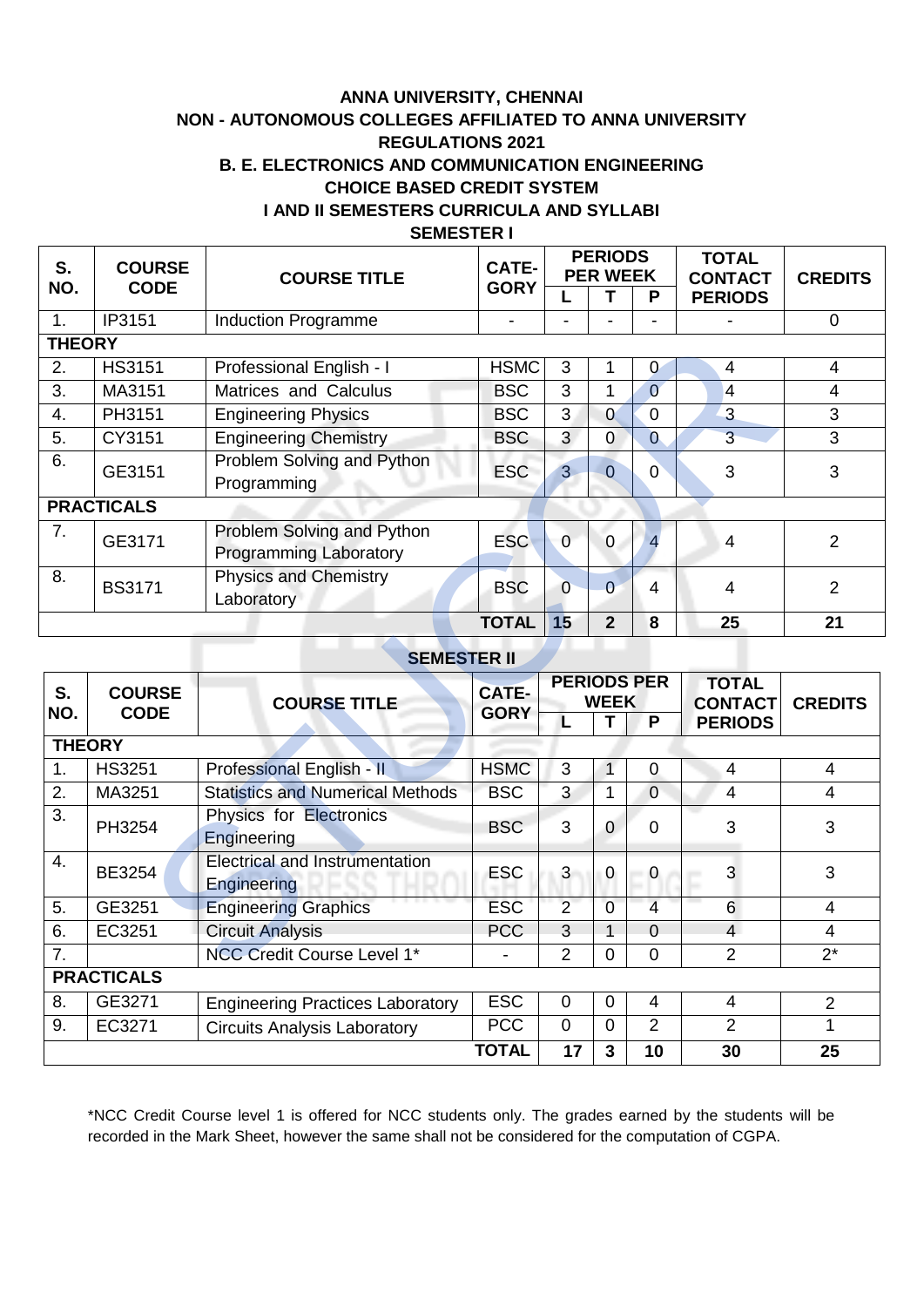#### **IP3151 INDUCTION PROGRAMME**

This is a mandatory 2 week programme to be conducted as soon as the students enter the institution. Normal classes start only after the induction program is over.

The induction programme has been introduced by AICTE with the following objective:

"Engineering colleges were established to train graduates well in the branch/department of admission, have a holistic outlook, and have a desire to work for national needs and beyond. The graduating student must have knowledge and skills in the area of his/her study. However, he/she must also have broad understanding of society and relationships. Character needs to be nurtured as an essential quality by which he/she would understand and fulfill his/her responsibility as an engineer, a citizen and a human being. Besides the above, several meta-skills and underlying values are needed."

"One will have to work closely with the newly joined students in making them feel comfortable, allow them to explore their academic interests and activities, reduce competition and make them work for excellence, promote bonding within them, build relations between teachers and students, give a broader view of life, and build character. "

Hence, the purpose of this programme is to make the students feel comfortable in their new environment, open them up, set a healthy daily routine, create bonding in the batch as well as between faculty and students, develop awareness, sensitivity and understanding of the self, people around them, society at large, and nature.

The following are the activities under the induction program in which the student would be fully engaged throughout the day for the entire duration of the program.

(i) Physical Activity

This would involve a daily routine of physical activity with games and sports, yoga, gardening, etc.

(ii) Creative Arts

Every student would choose one skill related to the arts whether visual arts or performing arts. Examples are painting, sculpture, pottery, music, dance etc. The student would pursue it everyday for the duration of the program. These would allow for creative expression. It would develop a sense of aesthetics and essential quality by which hereshe would dided to the anti lumin shirler lesponsibles.<br>
Ther, a citizen and a human being. Besides the above, several meta-skills and uncertained and a human being. Besides the above, severa

also enhance creativity which would, hopefully, grow into engineering design later.

(iii) Universal Human Values

This is the anchoring activity of the Induction Programme. It gets the student to explore oneself and allows one to experience the joy of learning, stand up to peer pressure, take decisions with courage, be aware of relationships with colleagues and supporting stay in the hostel and department, be sensitive to others, etc. A module in Universal Human Values provides the base. Methodology of teaching this content is extremely important. It must not be through do's and dont's, but get students to explore and think by engaging them in a dialogue. It is best taught through group discussions and real life activities rather than lecturing.

Discussions would be conducted in small groups of about 20 students with a faculty

mentor each. It would be effective that the faculty mentor assigned is also the faculty advisor for the student for the full duration of the UG programme.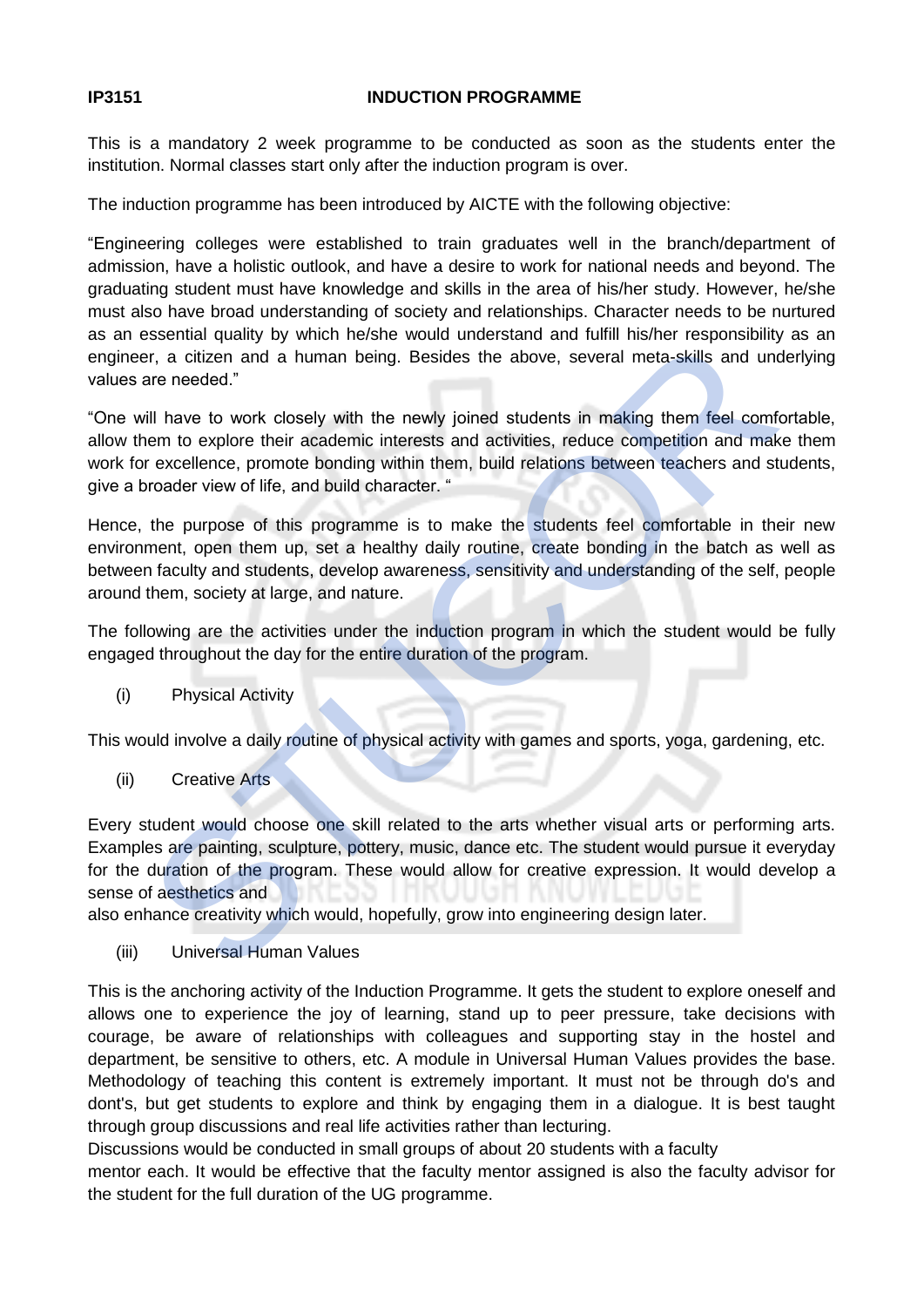(iv) Literary Activity

Literary activity would encompass reading, writing and possibly, debating, enacting a play etc.

(v) Proficiency Modules

This would address some lacunas that students might have, for example, English, computer familiarity etc.

(vi) Lectures by Eminent People

Motivational lectures by eminent people from all walks of life should be arranged to give the students exposure to people who are socially active or in public life.

(vii) Visits to Local Area

A couple of visits to the landmarks of the city, or a hospital or orphanage could be organized. This would familiarize them with the area as well as expose them to the under privileged.

(viii) Familiarization to Dept./Branch & Innovations

They should be told about what getting into a branch or department means what role it plays in society, through its technology. They should also be shown the laboratories, workshops & other facilities.

(ix) Department Specific Activities

About a week can be spent in introducing activities (games, quizzes, social interactions, small experiments, design thinking etc.) that are relevant to the particular branch of Engineering / Technology / Architecture that can serve as a motivation and kindle interest in building things (become a maker) in that particular field. This can be conducted in the form of a workshop. For example, CSE and IT students may be introduced to activities that kindle computational thinking, and get them to build simple games. ECE students may be introduced to building simple circuits as an extension of their knowledge in Science, and so on. Students may be asked to build stuff using their knowledge of science. ional lectures by eminent people from all walks of life should be arranged to g<br>ts exposure to people who are socially active or in public life.<br>
Visits to Local Area<br>
Le of visits to the landmarks of the city, or a hospit

**Induction Programme is totally an activity based programme and therefore there shall be no tests / assessments during this programme.**

References: Guide to Induction program from AICTE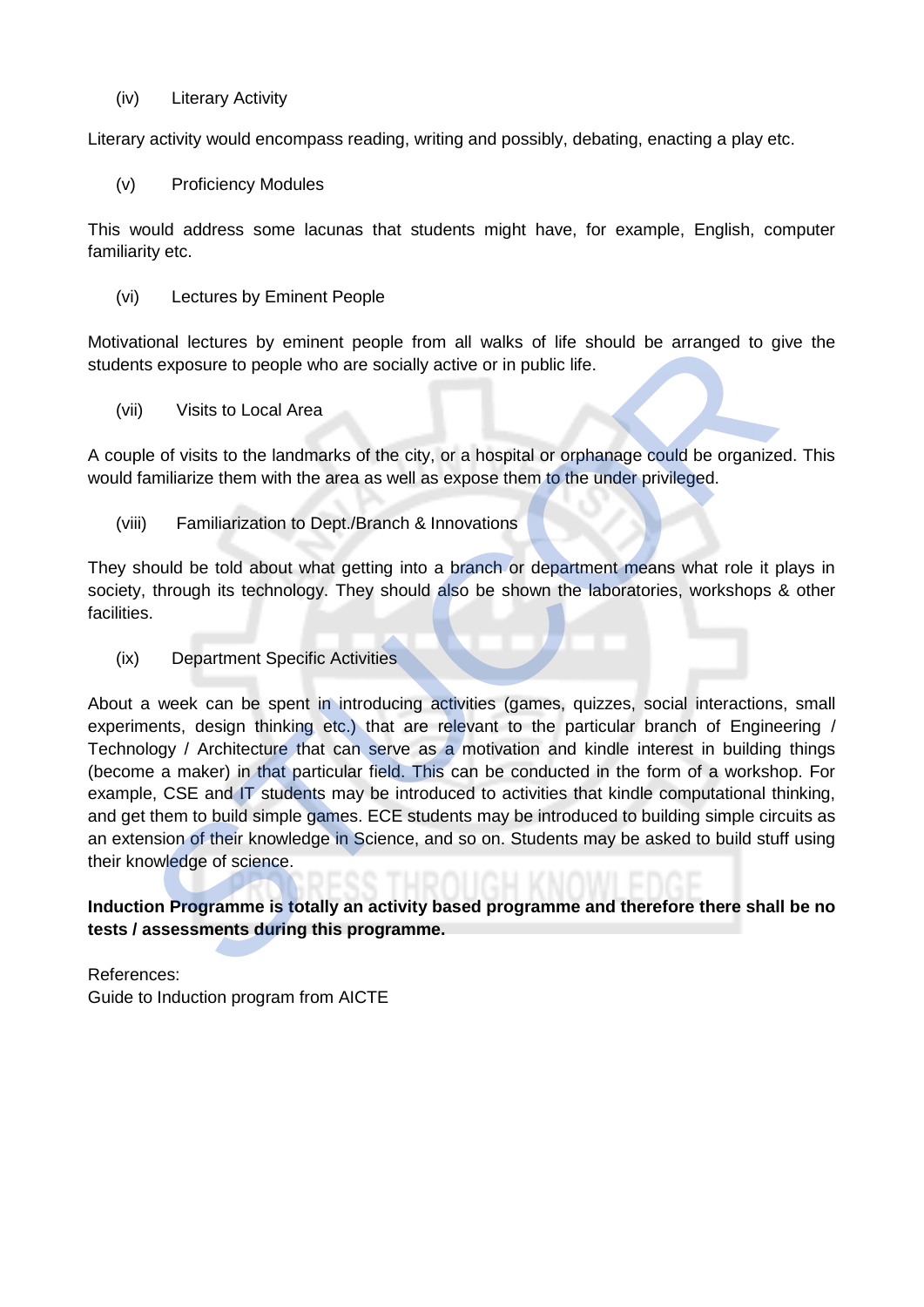#### **HS3151 PROFESSIONAL ENGLISH - I L T P C**

#### **COURSE OBJECTIVES:**

- To improve the communicative competence of learners
- To help learners use language effectively in academic /work contexts
- To build on students' English language skills by engaging them in listening, speaking and grammar learning activities that are relevant to authentic contexts.
- To develop learners' ability to read and write complex texts, summaries, articles, blogs, definitions, essays and user manuals.
- To use language efficiently in expressing their opinions via various media.

# **INTRODUCTION TO EFFECTIVE COMMUNICATION 1 1**

- What is effective communication? (There are many interesting activities for this.)
- Why is communication critical for excellence during study, research and work?
- What are the seven C's of effective communication?
- What are key language skills?
- What is effective listening? What does it involve?
- What is effective speaking?
- What does it mean to be an excellent reader? What should you be able to do?
- What is effective writing?
- How does one develop language and communication skills?
- What does the course focus on? How are communication and language skills going to be enhanced during this course? What do you as a learner need to do to enhance your English language and communication skills to get the best out of this course?

### UNIT I INTRODUCTION TO FUNDAMENTALS OF COMMUNICATION 11

Listening –for general information-specific details- conversation: Introduction to classmates - Audio / video (formal & informal); Telephone conversation; Listening to voicemail & messages; Listening and filling a form **DUCTION TO EFFECTIVE COMMUNICATION**<br>What is effective communication? (There are many interesting activities for this.)<br>Why is communication critical for excellence during study, research and work?<br>What are the seven C's o

Speaking - Self Introduction; Introducing a friend; Conversation - politeness strategies; Telephone conversation; Leave a voicemail; Leave a message with another person; asking for information to fill details in a form.

Reading - Reading brochures (technical context), telephone messages / social media messages relevant to technical contexts and emails.

Writing - Writing emails / letters introducing oneself

Grammar - Present Tense (simple and progressive); Question types: Wh / Yes or No/ and Tags

Vocabulary - Synonyms; One word substitution; Abbreviations & Acronyms (as used in technical contexts).

#### **UNIT II NARRATION AND SUMMATION 12**

Listening - Listening to podcasts, anecdotes / stories / event narration; documentaries and interviews with celebrities.

Speaking - Narrating personal experiences / events; Interviewing a celebrity; Reporting / and summarizing documentaries / podcasts/ interviews.

Reading - Reading biographies, travelogues, newspaper reports, Excerpts from literature, and travel & technical blogs.

Writing - Guided writing-- Paragraph writing Short Report on an event (field trip etc.)

Grammar –Past tense (simple); Subject-Verb Agreement; and Prepositions

Vocabulary - Word forms (prefixes & suffixes); Synonyms and Antonyms. Phrasal verbs.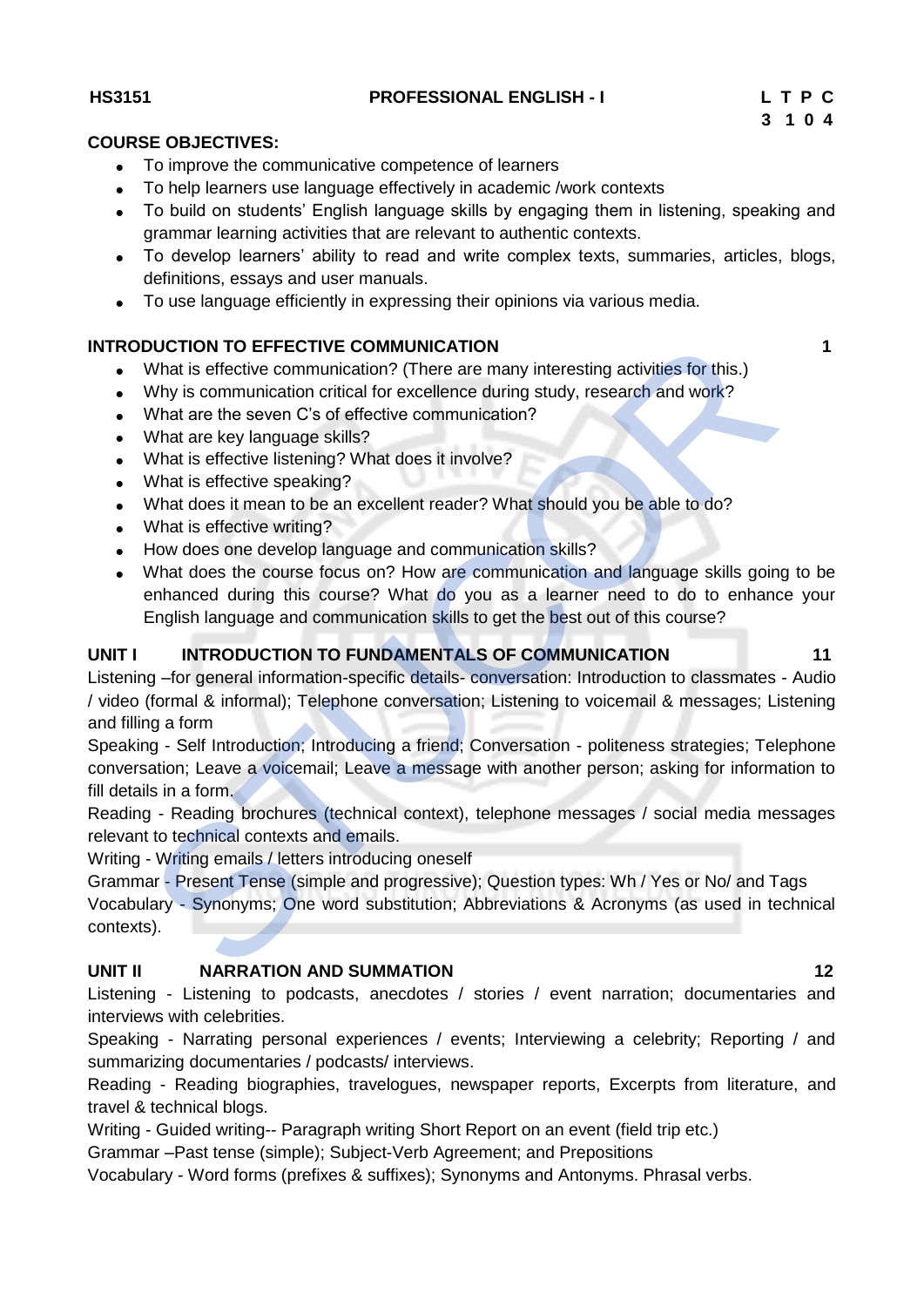# **UNIT III** DESCRIPTION OF A PROCESS / PRODUCT 12 **12**

Listening - Listen to a product and process descriptions; a classroom lecture; and advertisements about products.

Speaking – Picture description; giving instruction to use the product; Presenting a product; and Summarizing a lecture.

Reading – Reading advertisements, gadget reviews; user manuals.

Writing - Writing definitions; instructions; and Product /Process description.

Grammar - Imperatives; Adjectives; Degrees of comparison; Present & Past Perfect Tenses. Vocabulary - Compound Nouns, Homonyms; and Homophones, discourse markers (connectives & sequence words)

# **UNIT IV CLASSIFICATION AND RECOMMENDATIONS 12**

Listening – Listening to TED Talks; Scientific lectures; and educational videos.

Speaking – Small Talk; Mini presentations and making recommendations.

Reading – Newspaper articles; Journal reports –and Non Verbal Communication (tables, pie charts etc,)

Writing – Note-making / Note-taking (\*Study skills to be taught, not tested; Writing recommendations; Transferring information from non verbal (chart , graph etc, to verbal mode) valiational MD RECOMMENDATIONS<br>
or CLASSIFICATION AND RECOMMENDATIONS<br>
or C TED Talks; Scientific lectures: and educational videos.<br>
or C TeD Talks; Scientific lectures: and educations<br>
or Cheusapper articles; Journal repo

Grammar – Articles; Pronouns - Possessive & Relative pronouns.

Vocabulary - Collocations; Fixed / Semi fixed expressions.

# **UNIT V EXPRESSION 12**

Listening – Listening to debates/ discussions; different viewpoints on an issue; and panel discussions.

Speaking –group discussions, Debates, and Expressing opinions through Simulations & Role play. Reading – Reading editorials; and Opinion Blogs;

Writing – Essay Writing (Descriptive or narrative).

Grammar – Future Tenses, Punctuation; Negation (Statements & Questions); and Simple, Compound & Complex Sentences.

Vocabulary - Cause & Effect Expressions – Content vs Function words.

# **TOTAL: 60 PERIODS**

# **COURSE OUTCOMES:**

At the end of the course, learners will be able

- To listen and comprehend complex academic texts
- To read and infer the denotative and connotative meanings of technical texts
- To write definitions, descriptions, narrations and essays on various topics
- To speak fluently and accurately in formal and informal communicative contexts
- To express their opinions effectively in both oral and written medium of communication

# **TEXT BOOKS:**

- 1. English for Engineers & Technologists Orient Blackswan Private Ltd. Department of English, Anna University, (2020 edition)
- 2. English for Science & Technology Cambridge University Press, 2021.
- 3. Authored by Dr. Veena Selvam, Dr. Sujatha Priyadarshini, Dr. Deepa Mary Francis, Dr. KN. Shoba, and Dr. Lourdes Joevani, Department of English, Anna University.

# **REFERENCES:**

1. Technical Communication – Principles and Practices By Meenakshi Raman & Sangeeta Sharma, Oxford Univ. Press, 2016, New Delhi.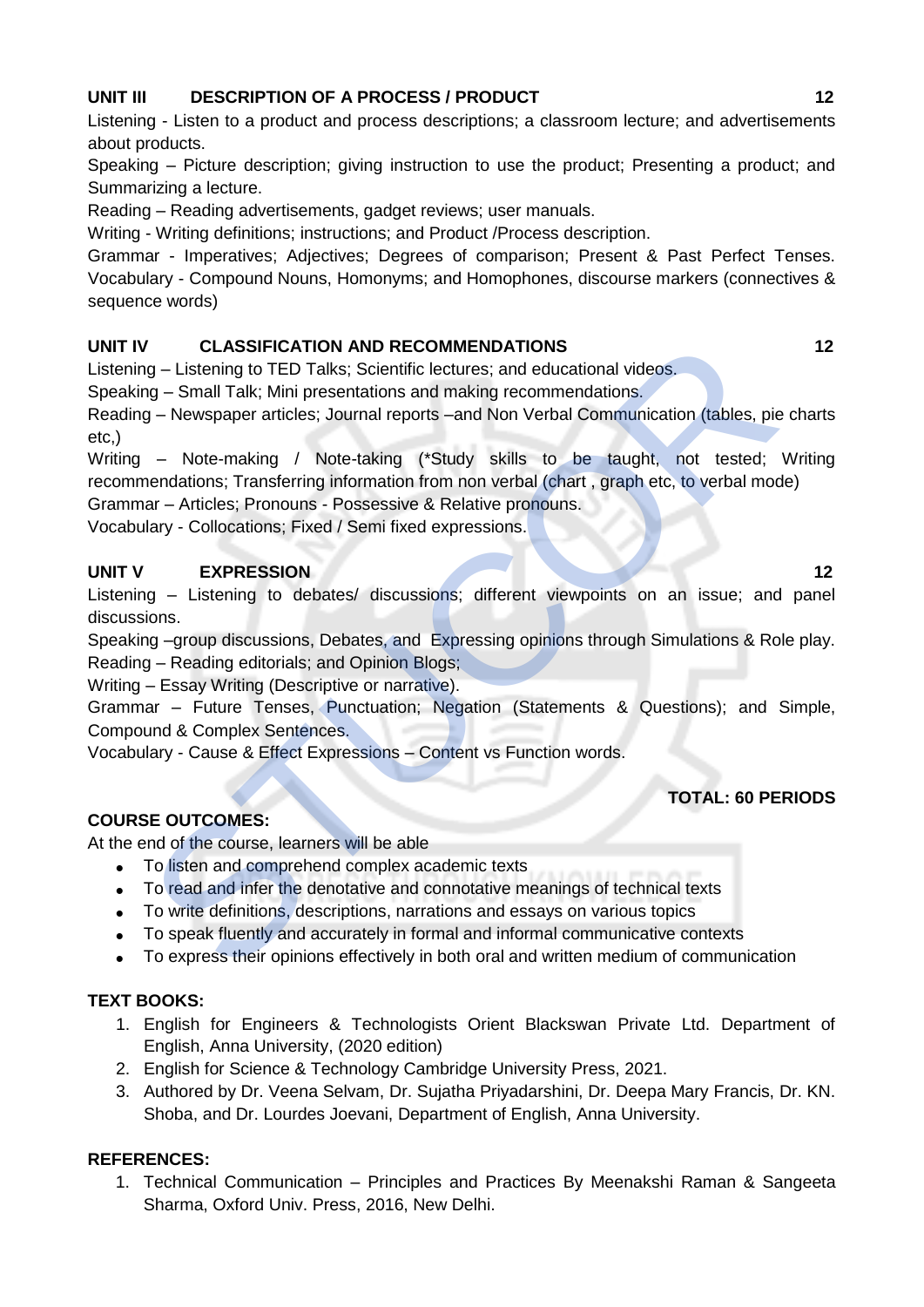- 2. A Course Book on Technical English by Lakshmi Narayanan, Scitech Publications (India) Pvt. Ltd.
- 3. English For Technical Communication (With CD) by [Aysha Viswamohan,](https://www.amazon.in/s/ref=dp_byline_sr_book_1?ie=UTF8&field-author=Aysha+Viswamohan&search-alias=stripbooks) Mcgraw Hill Education, ISBN : 0070264244.
- 4. Effective Communication Skill, Kulbhusan Kumar, R S Salaria, Khanna Publishing House.
- 5. Learning to Communicate Dr. V. Chellammal, Allied Publishing House, New Delhi,2003.

### **MA3151 MATRICES AND CALCULUS L T P C**

 **3 1 0 4**

#### **COURSE OBJECTIVES:**

- To develop the use of matrix algebra techniques that are needed by engineers for practical applications.
- To familiarize the students with differential calculus.
- To familiarize the student with functions of several variables. This is needed in many branches of engineering.
- To make the students understand various techniques of integration.
- To acquaint the student with mathematical tools needed in evaluating multiple integrals and their applications.

### **UNITI MATRICES** 9 + 3

Eigenvalues and Eigenvectors of a real matrix – Characteristic equation – Properties of Eigenvalues and Eigenvectors – Cayley - Hamilton theorem – Diagonalization of matrices by orthogonal transformation – Reduction of a quadratic form to canonical form by orthogonal transformation – Nature of quadratic forms – Applications : Stretching of an elastic membrane. SE OBJECTIVES:<br>
To develop the use of matrix algebra techniques that are needed by engineers for providing applications.<br>
To familiarize the students with differential calculus.<br>
To familiarize the student with functions o

# **UNIT II DIFFERENTIAL CALCULUS 9 + 3**

Representation of functions - Limit of a function - Continuity - Derivatives - Differentiation rules (sum, product, quotient, chain rules) - Implicit differentiation - Logarithmic differentiation - Applications : Maxima and Minima of functions of one variable.

# UNIT III FUNCTIONS OF SEVERAL VARIABLES **19 + 3**

Partial differentiation – Homogeneous functions and Euler's theorem – Total derivative – Change of variables – Jacobians – Partial differentiation of implicit functions – Taylor's series for functions of two variables – Applications : Maxima and minima of functions of two variables and Lagrange's method of undetermined multipliers.

# **UNIT IV INTEGRAL CALCULUS 9 + 3**

Definite and Indefinite integrals - Substitution rule - Techniques of Integration : Integration by parts, Trigonometric integrals, Trigonometric substitutions, Integration of rational functions by partial fraction, Integration of irrational functions - Improper integrals - Applications : Hydrostatic force and pressure, moments and centres of mass.

# **UNIT V MULTIPLE INTEGRALS 9 + 3**

Double integrals – Change of order of integration – Double integrals in polar coordinates – Area enclosed by plane curves – Triple integrals – Volume of solids – Change of variables in double and triple integrals – Applications : Moments and centres of mass, moment of inertia.

### **TOTAL: 60 PERIODS**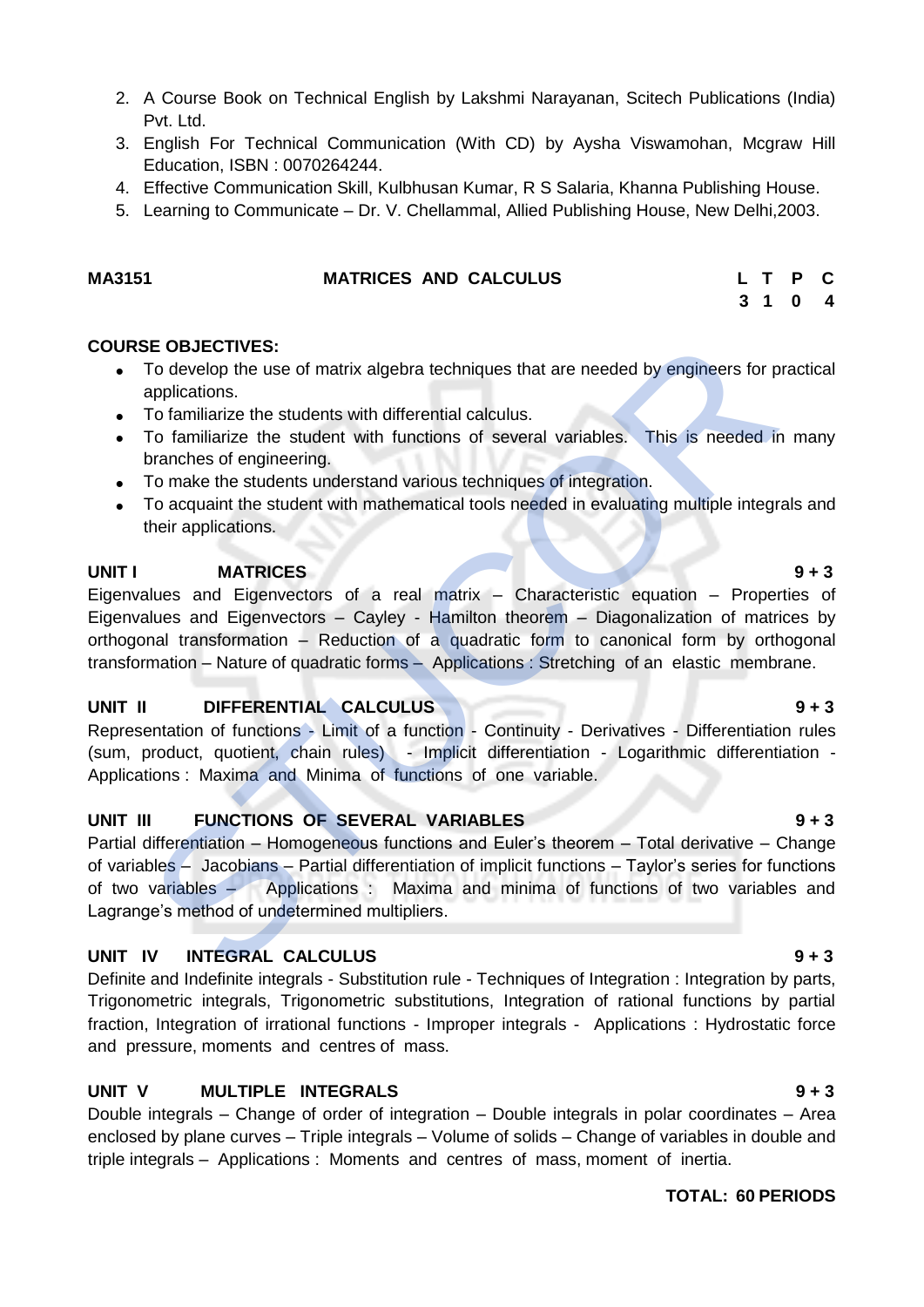### **COURSE OUTCOMES:**

At the end of the course the students will be able to

- Use the matrix algebra methods for solving practical problems.
- Apply differential calculus tools in solving various application problems.
- Able to use differential calculus ideas on several variable functions.
- Apply different methods of integration in solving practical problems.
- Apply multiple integral ideas in solving areas, volumes and other practical problems.

## **TEXT BOOKS:**

- 1. Kreyszig.E, "Advanced Engineering Mathematics", John Wiley and Sons, 10<sup>th</sup> Edition, New Delhi, 2016.
- 2. Grewal.B.S., "Higher Engineering Mathematics", Khanna Publishers, New Delhi, 44<sup>th</sup> Edition , 2018.
- 3. James Stewart, " Calculus : Early Transcendentals ", Cengage Learning, 8<sup>th</sup> Edition, New Delhi, 2015. [For Units II & IV - Sections 1.1, 2.2, 2.3, 2.5, 2.7 (Tangents problems only), 2.8, 3.1 to 3.6, 3.11, 4.1, 4.3, 5.1 (Area problems only), 5.2, 5.3, 5.4 (excluding net change theorem), 5.5, 7.1 - 7.4 and 7.8 ]. Grewal B.S., "Higher Engineering Mathematics", Khanna Publishers, New<br>
4<sup>49</sup> Edition, 2018.<br>
James Stewart, "Calculus: Early Transcendentals", Cengage Learning, 8<sup>n</sup> Editio<br>
Delhi, 2015. [For Units II & IV - Sections 1.1,

#### **REFERENCES:**

- 1. Anton. H, Bivens. I and Davis. S, " Calculus", Wiley, 10<sup>th</sup> Edition, 2016
- 2. Bali. N., Goyal. M. and Watkins. C., "Advanced Engineering Mathematics", Firewall Media (An imprint of Lakshmi Publications Pvt., Ltd.,), New Delhi, 7<sup>th</sup> Edition, 2009.
- 3. Jain . R.K. and Iyengar. S.R.K., "Advanced Engineering Mathematics", Narosa Publications, New Delhi, 5<sup>th</sup> Edition, 2016.
- 4. Narayanan. S. and Manicavachagom Pillai. T. K., "Calculus" Volume I and II, S. Viswanathan Publishers Pvt. Ltd., Chennai, 2009.
- 5. Ramana. B.V., "Higher Engineering Mathematics"*,* McGraw Hill Education Pvt. Ltd, New Delhi, 2016.
- 6. Srimantha Pal and Bhunia. S.C, "Engineering Mathematics" Oxford University Press, 2015.
- 7. Thomas. G. B., Hass. J. and Weir. M.D. " Thomas Calculus ", 14<sup>th</sup> Edition, Pearson India, 2018.

# **PH3151 L T P C**<br> **ENGINEERING PHYSICS**

**3 0 0 3** 

### **COURSE OBJECTIVES:**

- To make the students effectively achieve an understanding of mechanics.
- To enable the students to gain knowledge of electromagnetic waves and its applications.
- To introduce the basics of oscillations, optics and lasers.
- Equipping the students to successfully understand the importance of quantum physics.
- To motivate the students towards the applications of quantum mechanics.

#### **UNIT I MECHANICS 9**

Multi-particle dynamics: Center of mass  $(CM) - CM$  of continuous bodies – motion of the  $CM$ kinetic energy of the system of particles. Rotation of rigid bodies: Rotational kinematics – rotational kinetic energy and moment of inertia - theorems of M .I –moment of inertia of continuous bodies – M.I of a diatomic molecule - torque – rotational dynamics of rigid bodies – conservation of angular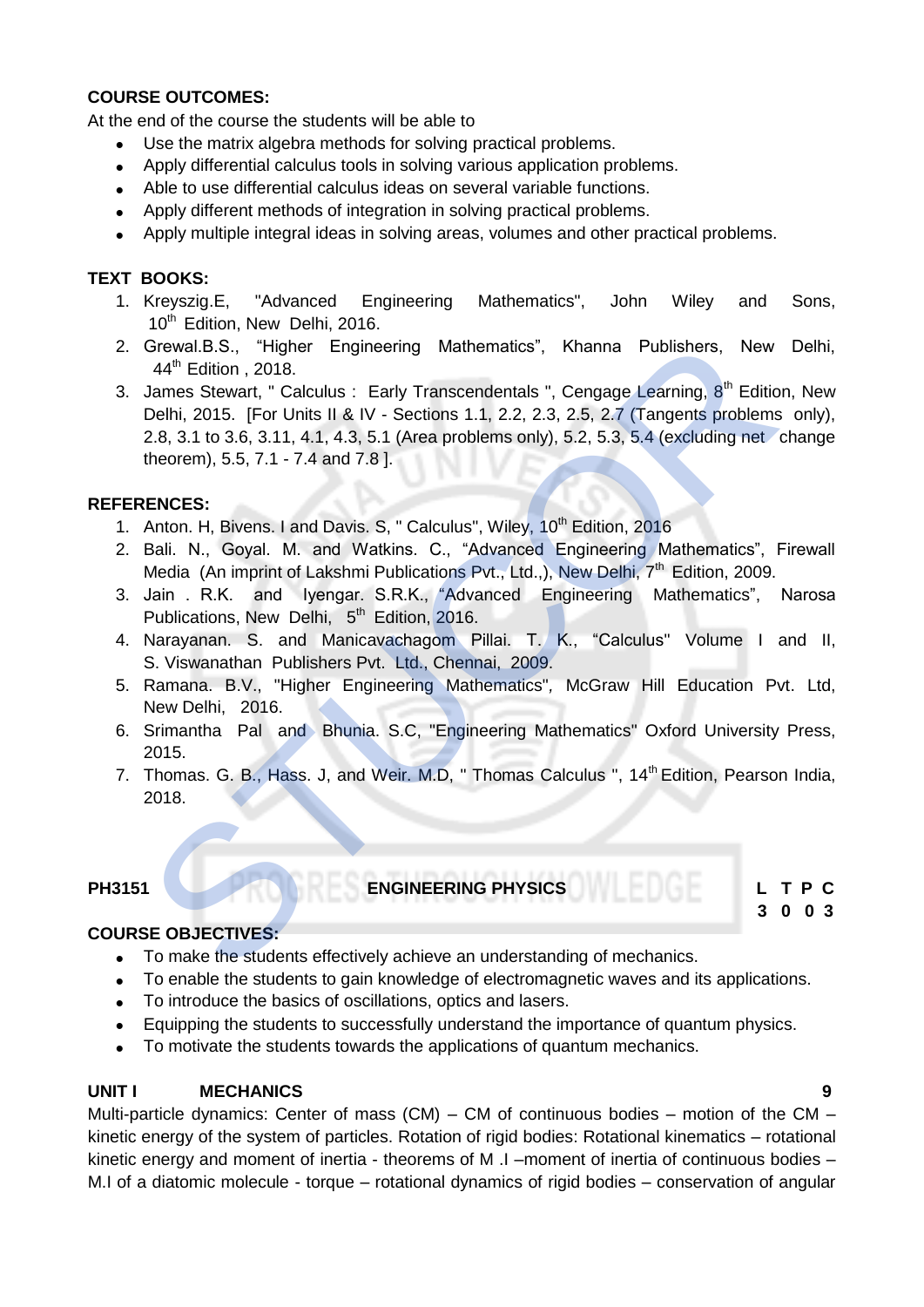momentum – rotational energy state of a rigid diatomic molecule - gyroscope - torsional pendulum – double pendulum –Introduction to nonlinear oscillations.

### **UNIT II ELECTROMAGNETIC WAVES 9**

The Maxwell's equations - wave equation; Plane electromagnetic waves in vacuum, Conditions on the wave field - properties of electromagnetic waves: speed, amplitude, phase, orientation and waves in matter - polarization - Producing electromagnetic waves - Energy and momentum in EM waves: Intensity, waves from localized sources, momentum and radiation pressure - Cell-phone reception. Reflection and transmission of electromagnetic waves from a non-conducting mediumvacuum interface for normal incidence.

### **UNIT III OSCILLATIONS, OPTICS AND LASERS 9**

Simple harmonic motion - resonance –analogy between electrical and mechanical oscillating systems - waves on a string - standing waves - traveling waves - Energy transfer of a wave - sound waves - Doppler effect. Reflection and refraction of light waves - total internal reflection interference –Michelson interferometer –Theory of air wedge and experiment. Theory of laser characteristics - Spontaneous and stimulated emission - Einstein's coefficients - population inversion - Nd-YAG laser, CO<sub>2</sub> laser, semiconductor laser –Basic applications of lasers in industry. harmonic motion - resonance -analogy between electrical and mechanical os<br>
s- waves on a sting- standing waves - traveling waves - Energy transfer of a wave<br>
c- Doppler effect. Reflection and refraction of light waves - to

#### **UNIT IV BASIC QUANTUM MECHANICS 9**

Photons and light waves - Electrons and matter waves –Compton effect - The Schrodinger equation (Time dependent and time independent forms) - meaning of wave function - Normalization –Free particle - particle in a infinite potential well: 1D,2D and 3D Boxes-Normalization, probabilities and the correspondence principle.

### **UNIT V APPLIED QUANTUM MECHANICS 9**

The harmonic oscillator(qualitative)- Barrier penetration and quantum tunneling(qualitative)- Tunneling microscope - Resonant diode - Finite potential wells (qualitative)- Bloch's theorem for particles in a periodic potential –Basics of Kronig-Penney model and origin of energy bands.

# **COURSE OUTCOMES:**

After completion of this course, the students should be able to

- Understand the importance of mechanics.
- Express their knowledge in electromagnetic waves.
- Demonstrate a strong foundational knowledge in oscillations, optics and lasers.
- Understand the importance of quantum physics.
- Comprehend and apply quantum mechanical principles towards the formation of energy bands.

# **TEXT BOOKS:**

- 1. D.Kleppner and R.Kolenkow. An Introduction to Mechanics. McGraw Hill Education (Indian Edition), 2017.
- 2. E.M.Purcell and D.J.Morin, Electricity and Magnetism, Cambridge Univ.Press, 2013.
- 3. Arthur Beiser, Shobhit Mahajan, S. Rai Choudhury, Concepts of Modern Physics, McGraw-Hill (Indian Edition), 2017.

#### **REFERENCES:**

- 1. R.Wolfson. Essential University Physics. Volume 1 & 2. Pearson Education (Indian Edition), 2009.
- 2. Paul A. Tipler, Physic Volume 1 & 2, CBS, (Indian Edition), 2004.

# **TOTAL : 45 PERIODS**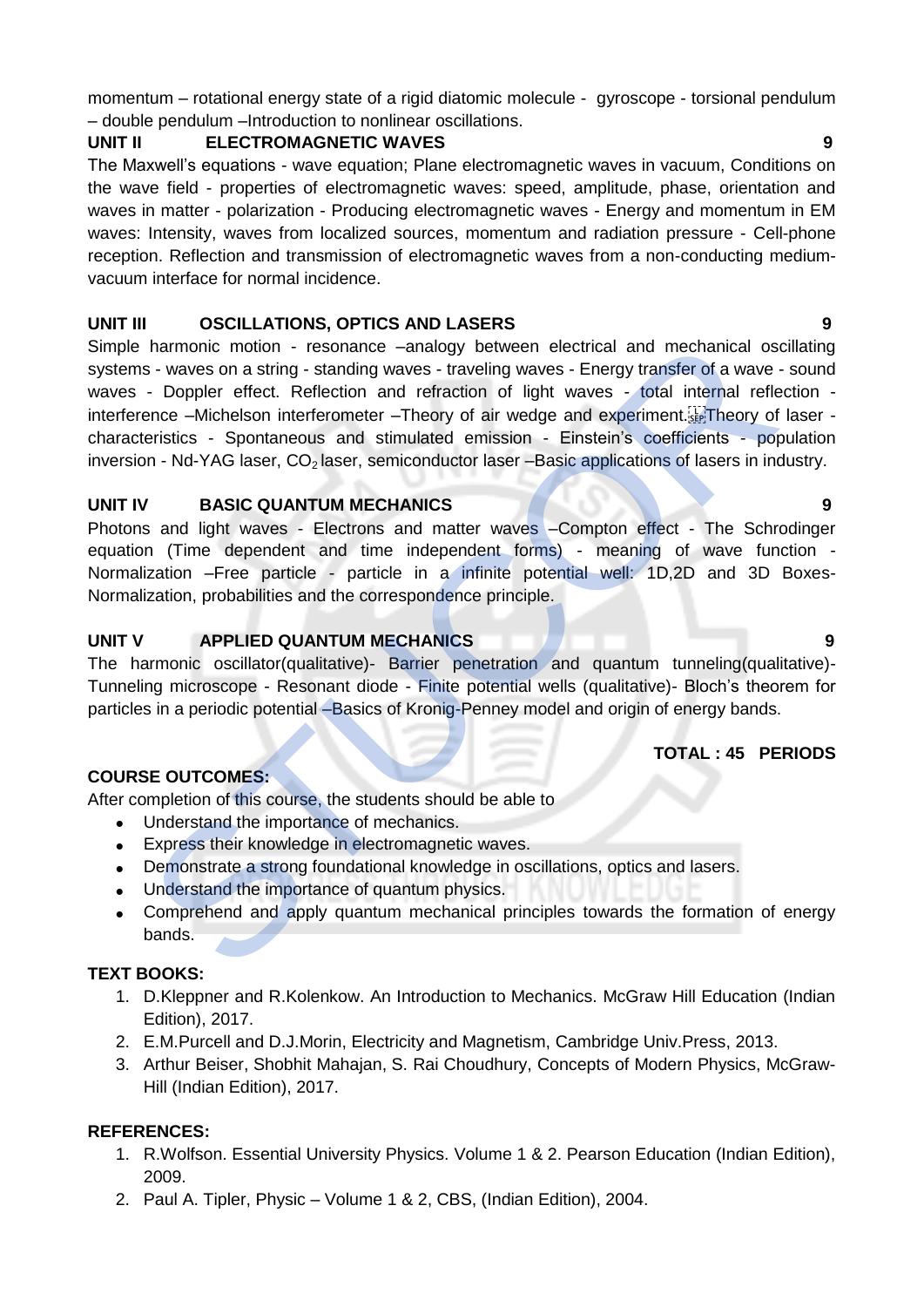- 3. K.Thyagarajan and A.Ghatak. Lasers: Fundamentals and Applications, Laxmi Publications, (Indian Edition), 2019.
- 4. D.Halliday, R.Resnick and J.Walker. Principles of Physics, Wiley (Indian Edition), 2015.
- 5. N.Garcia, A.Damask and S.Schwarz. Physics for Computer Science Students. Springer-Verlag, 2012.

#### **CY3151 ENGINEERING CHEMISTRY L T P C**

 **3 0 0 3**

### **COURSE OBJECTIVES:**

- To inculcate sound understanding of water quality parameters and water treatment techniques.
- To impart knowledge on the basic principles and preparatory methods of nanomaterials.
- To introduce the basic concepts and applications of phase rule and composites.
- To facilitate the understanding of different types of fuels, their preparation, properties and combustion characteristics.
- To familiarize the students with the operating principles, working processes and applications of energy conversion and storage devices.

### **UNIT I WATER AND ITS TREATMENT 9** 9

Water: Sources and impurities, Water quality parameters: Definition and significance of-color, odour, turbidity, pH, hardness, alkalinity, TDS, COD and BOD, fluoride and arsenic. Municipal water treatment: primary treatment and disinfection (UV, Ozonation, break-point chlorination). Desalination of brackish water: Reverse Osmosis. Boiler troubles: Scale and sludge, Boiler corrosion, Caustic embrittlement, Priming & foaming. Treatment of boiler feed water: Internal treatment (phosphate, colloidal, sodium aluminate and calgon conditioning) and External treatment – Ion exchange demineralization and zeolite process. techniques.<br>
To impart knowledge on the basic principles and preparatory methods of nanomater<br>
To imtroduce the basic concepts and applications of phase rule and composites.<br>
To facilitate the understanding of different ty

# **UNIT II NANOCHEMISTRY 9**

Basics: Distinction between molecules, nanomaterials and bulk materials; Size-dependent properties (optical, electrical, mechanical and magnetic); Types of nanomaterials: Definition, properties and uses of – nanoparticle, nanocluster, nanorod, nanowire and nanotube. Preparation of nanomaterials: sol-gel, solvothermal, laser ablation, chemical vapour deposition, electrochemical deposition and electro spinning. Applications of nanomaterials in medicine, agriculture, energy, electronics and catalysis.

# **UNIT III PHASE RULE AND COMPOSITES 9**

Phase rule: Introduction, definition of terms with examples. One component system - water system; Reduced phase rule; Construction of a simple eutectic phase diagram - Thermal analysis; Two component system: lead-silver system - Pattinson process.

Composites: Introduction: Definition & Need for composites; Constitution: Matrix materials (Polymer matrix, metal matrix and ceramic matrix) and Reinforcement (fiber, particulates, flakes and whiskers). Properties and applications of: Metal matrix composites (MMC), Ceramic matrix composites and Polymer matrix composites. Hybrid composites - definition and examples.

# **UNIT IV FUELS AND COMBUSTION 9**

Fuels: Introduction: Classification of fuels; Coal and coke: Analysis of coal (proximate and ultimate), Carbonization, Manufacture of metallurgical coke (Otto Hoffmann method). Petroleum and Diesel: Manufacture of synthetic petrol (Bergius process), Knocking - octane number, diesel oil - cetane number; Power alcohol and biodiesel.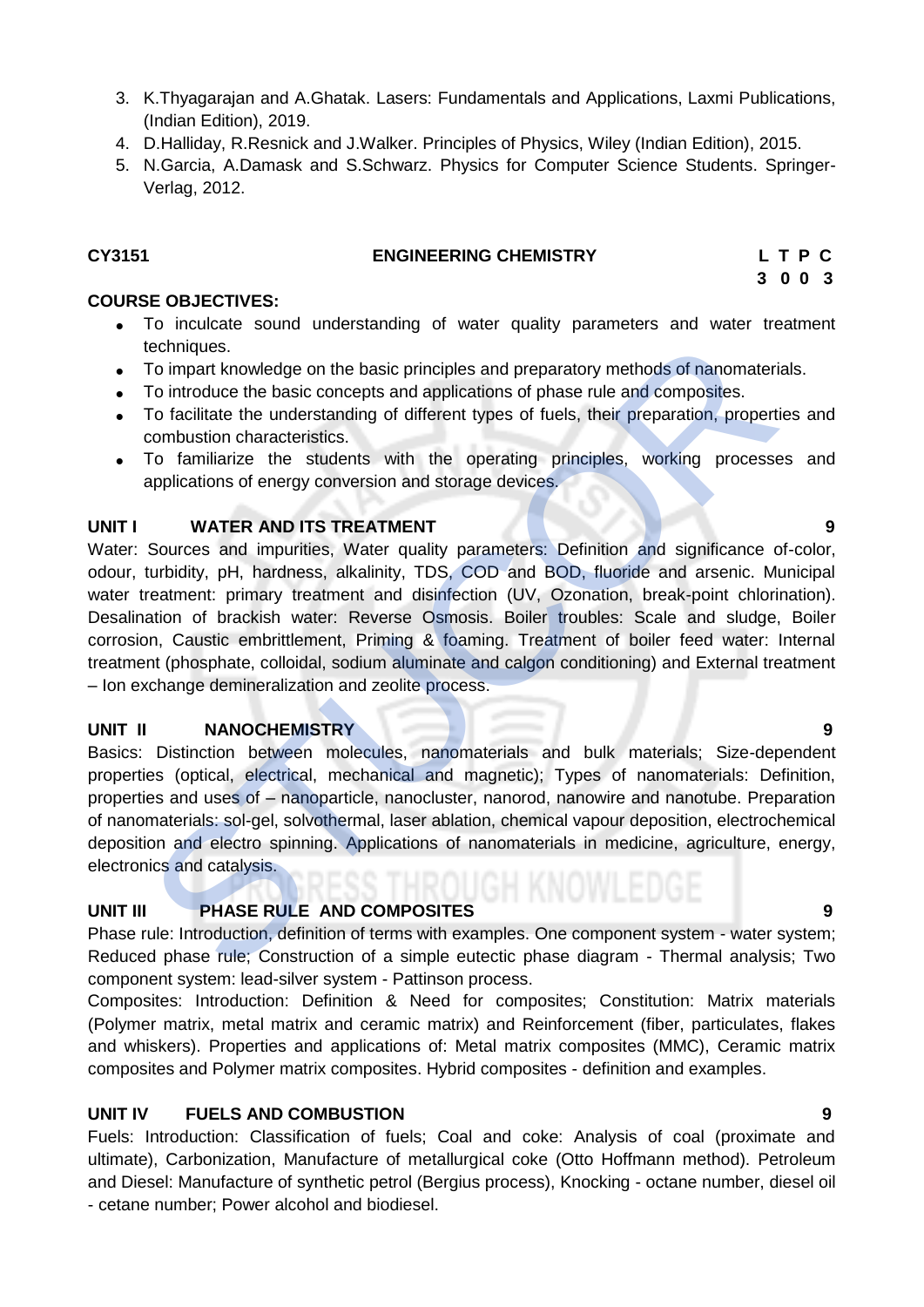Combustion of fuels: Introduction: Calorific value - higher and lower calorific values, Theoretical calculation of calorific value; Ignition temperature: spontaneous ignition temperature, Explosive range; Flue gas analysis - ORSAT Method.  $CO<sub>2</sub>$  emission and carbon footprint.

# **UNIT V ENERGY SOURCES AND STORAGE DEVICES 9**

Stability of nucleus: mass defect (problems), binding energy; Nuclear energy: light water nuclear power plant, breeder reactor. Solar energy conversion: Principle, working and applications of solar cells; Recent developments in solar cell materials. Wind energy; Geothermal energy; Batteries: Types of batteries, Primary battery - dry cell, Secondary battery - lead acid battery and lithium-ionbattery; Electric vehicles - working principles; Fuel cells:  $H_2$ - $O_2$  fuel cell, microbial fuel cell; Supercapacitors: Storage principle, types and examples.

# **COURSE OUTCOMES:**

At the end of the course, the students will be able:

- To infer the quality of water from quality parameter data and propose suitable treatment methodologies to treat water.
- To identify and apply basic concepts of nanoscience and nanotechnology in designing the synthesis of nanomaterials for engineering and technology applications.
- To apply the knowledge of phase rule and composites for material selection requirements.
- To recommend suitable fuels for engineering processes and applications.
- To recognize different forms of energy resources and apply them for suitable applications in energy sectors.

# **TEXT BOOKS:**

- 1. P. C. Jain and Monica Jain, "Engineering Chemistry", 17<sup>th</sup> Edition, Dhanpat Rai Publishing Company (P) Ltd, New Delhi, 2018.
- 2. Sivasankar B., "Engineering Chemistry", Tata McGraw-Hill Publishing Company Ltd, New Delhi, 2008.
- 3. S.S. Dara, "A Text book of Engineering Chemistry", S. Chand Publishing, 12<sup>th</sup> Edition, 2018

#### **REFERENCES:**

- 1. B. S. Murty, P. Shankar, Baldev Raj, B. B. Rath and James Murday, "Text book of nanoscience and nanotechnology", Universities Press-IIM Series in Metallurgy and Materials Science, 2018. TOTAL: 45 PE<br>
ITOTAL: 45 PE<br>
and of the course, the students will be able:<br>
To infer the quality of water from quality parameter data and propose suitable tre<br>
methodologies to treat water.<br>
To identify and apply basic con
- 2. O.G. Palanna, "Engineering Chemistry" McGraw Hill Education (India) Private Limited, 2<sup>nd</sup> Edition, 2017.
- 3. Friedrich Emich, "Engineering Chemistry", Scientific International PVT, LTD, New Delhi, 2014.
- 4. ShikhaAgarwal, "Engineering Chemistry-Fundamentals and Applications", Cambridge University Press, Delhi, Second Edition, 2019.
- 5. O.V. Roussak and H.D. Gesser, Applied Chemistry-A Text Book for Engineers and Technologists, Springer Science Business Media, New York, 2nd Edition, 2013.

| GE3151 | <b>PROBLEM SOLVING AND PYTHON PROGRAMMING</b> | L T P C |  |  |
|--------|-----------------------------------------------|---------|--|--|
|        |                                               | 3003    |  |  |

#### **COURSE OBJECTIVES:**

# **TOTAL: 45 PERIODS**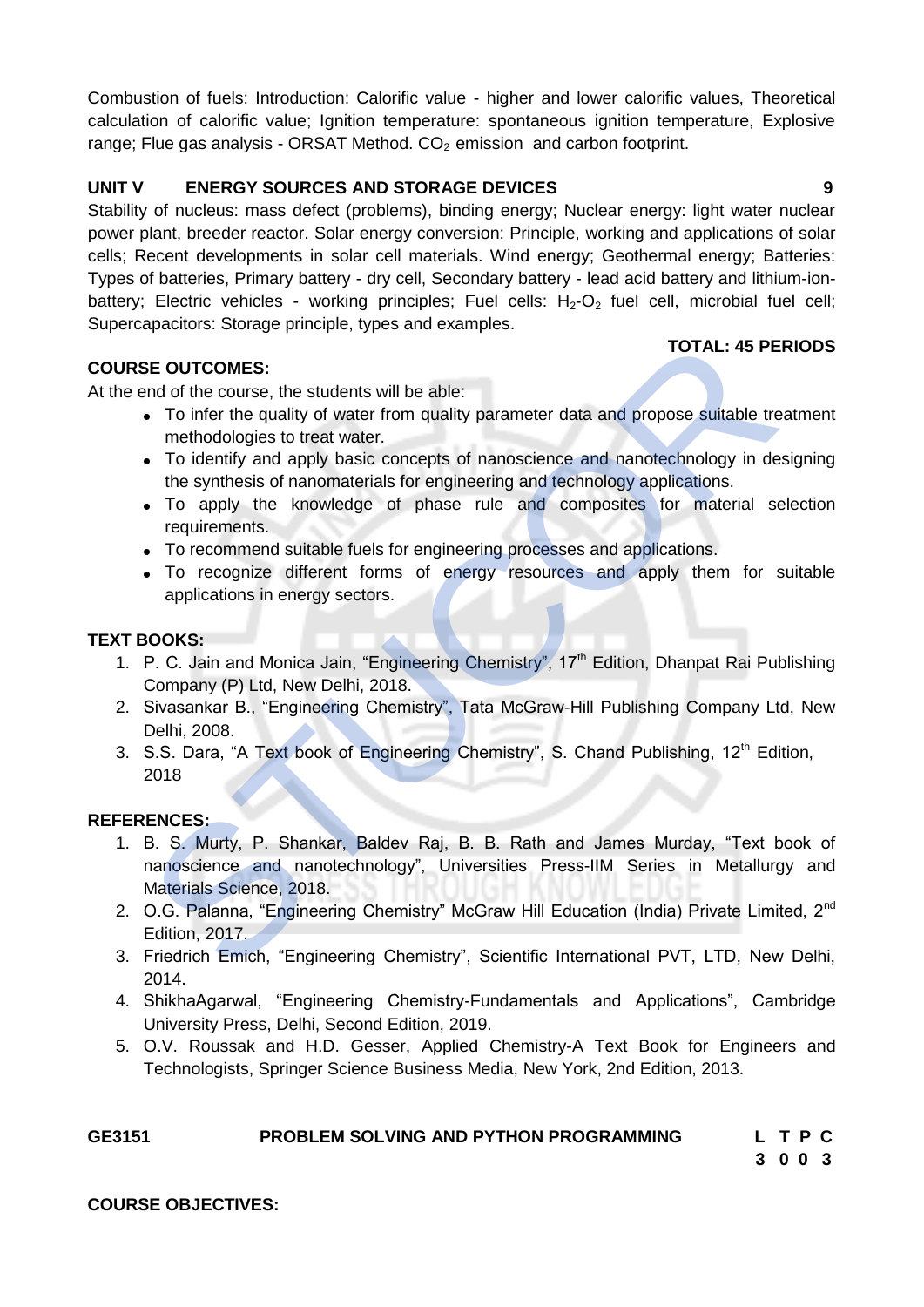- To understand the basics of algorithmic problem solving.
- To learn to solve problems using Python conditionals and loops.
- To define Python functions and use function calls to solve problems.
- To use Python data structures lists, tuples, dictionaries to represent complex data.
- To do input/output with files in Python.

### **UNIT I COMPUTATIONAL THINKING AND PROBLEM SOLVING 9**

Fundamentals of Computing – Identification of Computational Problems -Algorithms, building blocks of algorithms (statements, state, control flow, functions), notation (pseudo code, flow chart, programming language), algorithmic problem solving, simple strategies for developing algorithms (iteration, recursion). Illustrative problems: find minimum in a list, insert a card in a list of sorted cards, guess an integer number in a range, Towers of Hanoi.

### **UNIT II DATA TYPES, EXPRESSIONS, STATEMENTS 9**

Python interpreter and interactive mode, debugging; values and types: int, float, boolean, string , and list; variables, expressions, statements, tuple assignment, precedence of operators, comments; Illustrative programs: exchange the values of two variables, circulate the values of n variables, distance between two points.

### **UNIT III CONTROL FLOW, FUNCTIONS, STRINGS 9**

Conditionals:Boolean values and operators, conditional (if), alternative (if-else),chained conditional (if-elif-else);Iteration: state, while, for, break, continue, pass; Fruitful functions: return values,parameters, local and global scope, function composition, recursion; Strings: string slices, immutability, string functions and methods, string module; Lists as arrays. Illustrative programs: square root, gcd, exponentiation, sum an array of numbers, linear search, binary search. any and a alist of sorted cards, guess an integer number in a range, Towers of Hanoi.<br>
a list of sorted cards, guess an integer number in a range, Towers of Hanoi.<br>
DATA TYPES, EXPRESSIONS, STATEMENTS<br>
interpreter and inte

# **UNIT IV LISTS, TUPLES, DICTIONARIES 9**

Lists: list operations, list slices, list methods, list loop, mutability, aliasing, cloning lists, list parameters; Tuples: tuple assignment, tuple as return value; Dictionaries: operations and methods; advanced list processing - list comprehension; Illustrative programs: simple sorting, histogram, Students marks statement, Retail bill preparation.

# **UNIT V FILES, MODULES, PACKAGES 9**

Files and exceptions: text files, reading and writing files, format operator; command line arguments, errors and exceptions, handling exceptions, modules, packages; Illustrative programs: word count, copy file, Voter's age validation, Marks range validation (0-100).

**TOTAL : 45 PERIODS**

#### **COURSE OUTCOMES:**

# **Upon completion of the course, students will be able to**

- CO1: Develop algorithmic solutions to simple computational problems.
- CO2: Develop and execute simple Python programs.
- CO3: Write simple Python programs using conditionals and loops for solving problems.
- CO4: Decompose a Python program into functions.
- CO5: Represent compound data using Python lists, tuples, dictionaries etc.
- CO6: Read and write data from/to files in Python programs.

### **TEXT BOOKS:**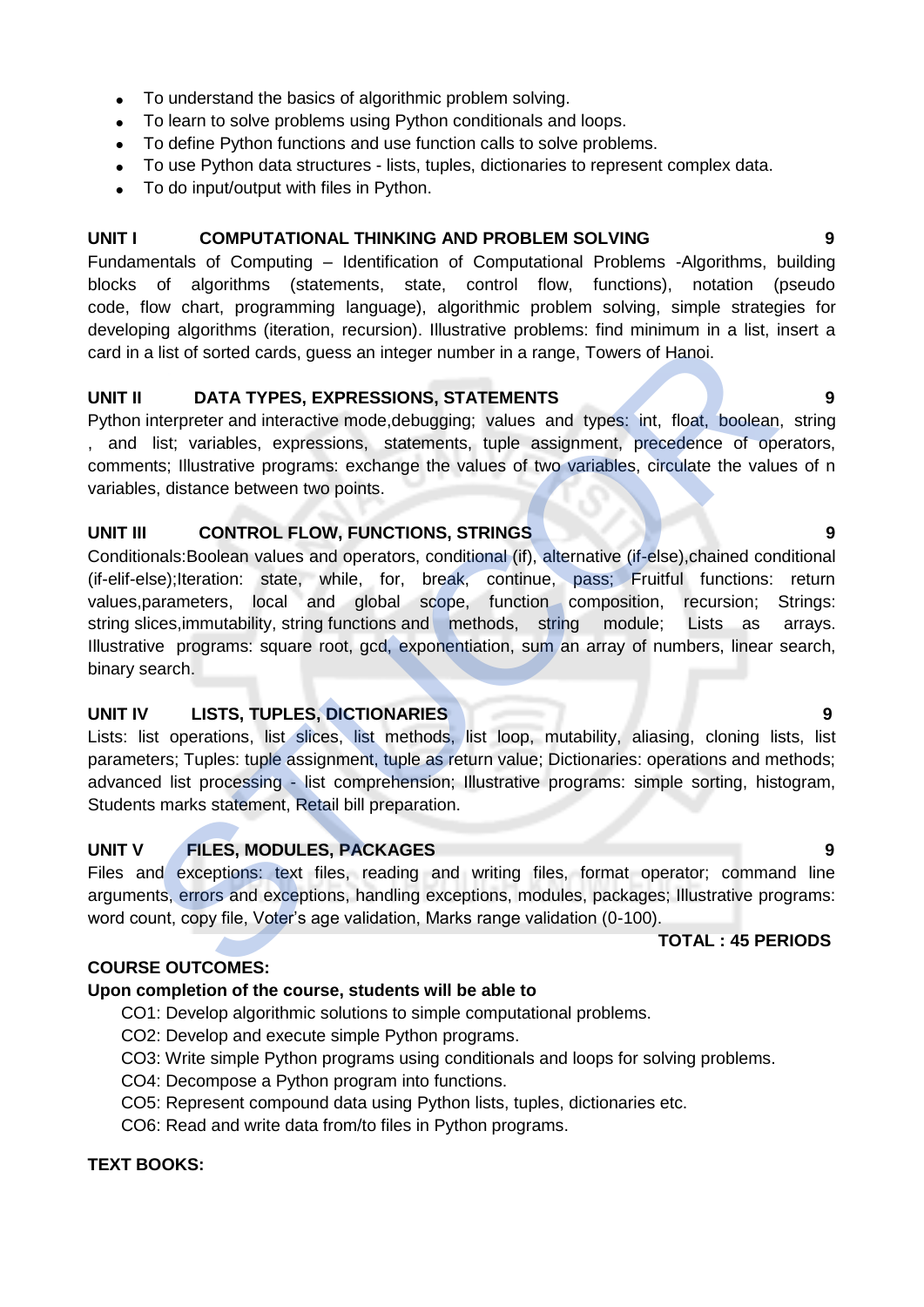- 1. Allen B. Downey, "Think Python: How to Think like a Computer Scientist", 2nd Edition, O'Reilly Publishers, 2016.
- 2. Karl Beecher, "Computational Thinking: A Beginner's Guide to Problem Solving and Programming", 1st Edition, BCS Learning & Development Limited, 2017.

# **REFERENCES:**

- 1. Paul Deitel and Harvey Deitel, "Python for Programmers", Pearson Education, 1<sup>st</sup> Edition, 2021.
- 2. G Venkatesh and Madhavan Mukund, "Computational Thinking: A Primer for Programmers and Data Scientists", 1<sup>st</sup> Edition, Notion Press, 2021.
- 3. John V Guttag, "Introduction to Computation and Programming Using Python: With Applications to Computational Modeling and Understanding Data", Third Edition, MIT Press, 2021
- 4. Eric Matthes, "Python Crash Course, A Hands on Project Based Introduction to Programming", 2<sup>nd</sup> Edition, No Starch Press, 2019.
- 5. https://www.python.org/
- 6. Martin C. Brown, "Python: The Complete Reference",  $4<sup>th</sup>$  Edition, Mc-Graw Hill, 2018.

# **GE3171 PROBLEM SOLVING AND PYTHON PROGRAMMING LABORATORY L T P C**

 **0 0 4 2**

# **COURSE OBJECTIVES:**

- To understand the problem solving approaches.
- To learn the basic programming constructs in Python.
- To practice various computing strategies for Python-based solutions to real world problems.
- To use Python data structures lists, tuples, dictionaries.
- To do input/output with files in Python.

# **EXPERIMENTS:**

**Note: The examples suggested in each experiment are only indicative. The lab instructor is expected to design other problems on similar lines. The Examination shall not be restricted to the sample experiments listed here.** Applications to Computational Modeling and Understanding Data", Third Editioners, 2021<br>
Press, 2021<br>
Eric Matthes, "Python Crash Course, A Hands - on Project Based Introduce<br>
Programming", 2<sup>c2</sup> Edition, No Starch Press, 2

- 1. Identification and solving of simple real life or scientific or technical problems, and developing flow charts for the same. (Electricity Billing, Retail shop billing, Sin series, weight of a motorbike, Weight of a steel bar, compute Electrical Current in Three Phase AC Circuit, etc.)
- 2. Python programming using simple statements and expressions (exchange the values of two variables, circulate the values of n variables, distance between two points).
- 3. Scientific problems using Conditionals and Iterative loops. (Number series, Number Patterns, pyramid pattern)
- 4. Implementing real-time/technical applications using Lists, Tuples. (Items present in a library/Components of a car/ Materials required for construction of a building –operations of list & tuples)
- 5. Implementing real-time/technical applications using Sets, Dictionaries. (Language, components of an automobile, Elements of a civil structure, etc.- operations of Sets & Dictionaries)
- 6. Implementing programs using Functions. (Factorial, largest number in a list, area of shape)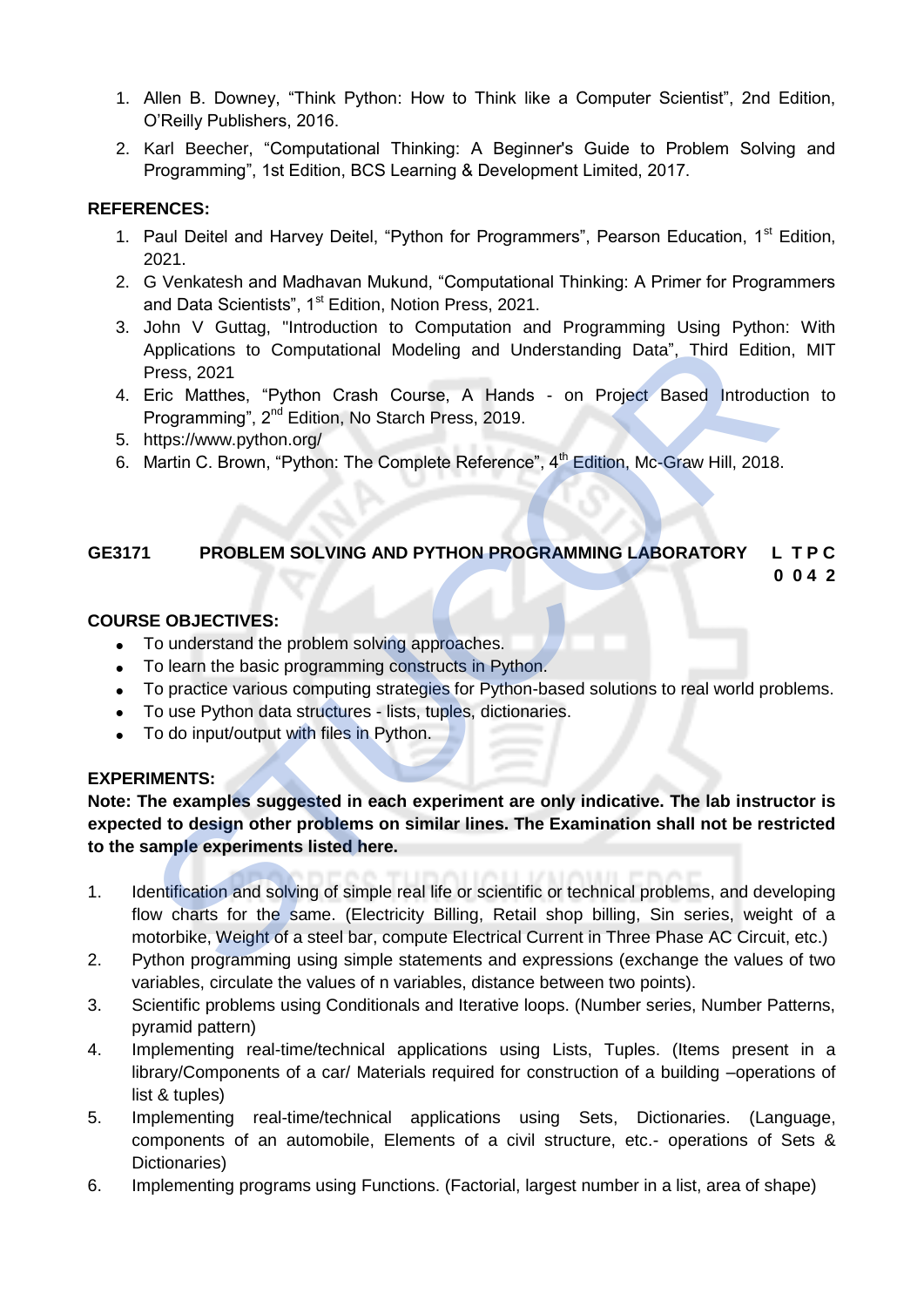- 7. Implementing programs using Strings. (reverse, palindrome, character count, replacing characters)
- 8. Implementing programs using written modules and Python Standard Libraries (pandas, numpy. Matplotlib, scipy)
- 9. Implementing real-time/technical applications using File handling. (copy from one file to another, word count, longest word)
- 10. Implementing real-time/technical applications using Exception handling. (divide by zero error, voter's age validity, student mark range validation)
- 11. Exploring Pygame tool.
- 12. Developing a game activity using Pygame like bouncing ball, car race etc.

# **TOTAL: 60 PERIODS**

# **COURSE OUTCOMES:**

On completion of the course, students will be able to:

- CO1: Develop algorithmic solutions to simple computational problems
- CO2: Develop and execute simple Python programs.
- CO3: Implement programs in Python using conditionals and loops for solving problems..
- CO4: Deploy functions to decompose a Python program.
- CO5: Process compound data using Python data structures.
- CO6: Utilize Python packages in developing software applications.

# **TEXT BOOKS:**

- 1. Allen B. Downey, "Think Python : How to Think like a Computer Scientist", 2<sup>nd</sup> Edition, O'Reilly Publishers, 2016.
- 2. Karl Beecher, "Computational Thinking: A Beginner's Guide to Problem Solving and Programming", 1<sup>st</sup> Edition, BCS Learning & Development Limited, 2017.

# **REFERENCES:**

- 1. Paul Deitel and Harvey Deitel, "Python for Programmers", Pearson Education, 1<sup>st</sup> Edition, 2021.
- 2. G Venkatesh and Madhavan Mukund, "Computational Thinking: A Primer for Programmers and Data Scientists", 1<sup>st</sup> Edition, Notion Press, 2021.
- 3. John V Guttag, "Introduction to Computation and Programming Using Python: With Applications to Computational Modeling and Understanding Data", Third Edition, MIT Press, 2021 **STE OUTCOMES:**<br>
TOTAL: 60 PE<br>
I: Develop algorithmic solutions to simple computational problems<br>
I: Develop and execute simple Python programs.<br>
2: Develop and execute simple Python programs.<br>
1: Deploy functions to decom
- 4. Eric Matthes, "Python Crash Course, A Hands on Project Based Introduction to Programming", 2nd Edition, No Starch Press, 2019.
- 5. https://www.python.org/
- 6. Martin C. Brown, "Python: The Complete Reference", 4<sup>th</sup> Edition, Mc-Graw Hill. 2018.

# **BS3171 PHYSICS AND CHEMISTRY LABORATORY L T P C**

**0 0 4 2**

# **PHYSICS LABORATORY : (Any Seven Experiments)**

#### **COURSE OBJECTIVES:**

• To learn the proper use of various kinds of physics laboratory equipment.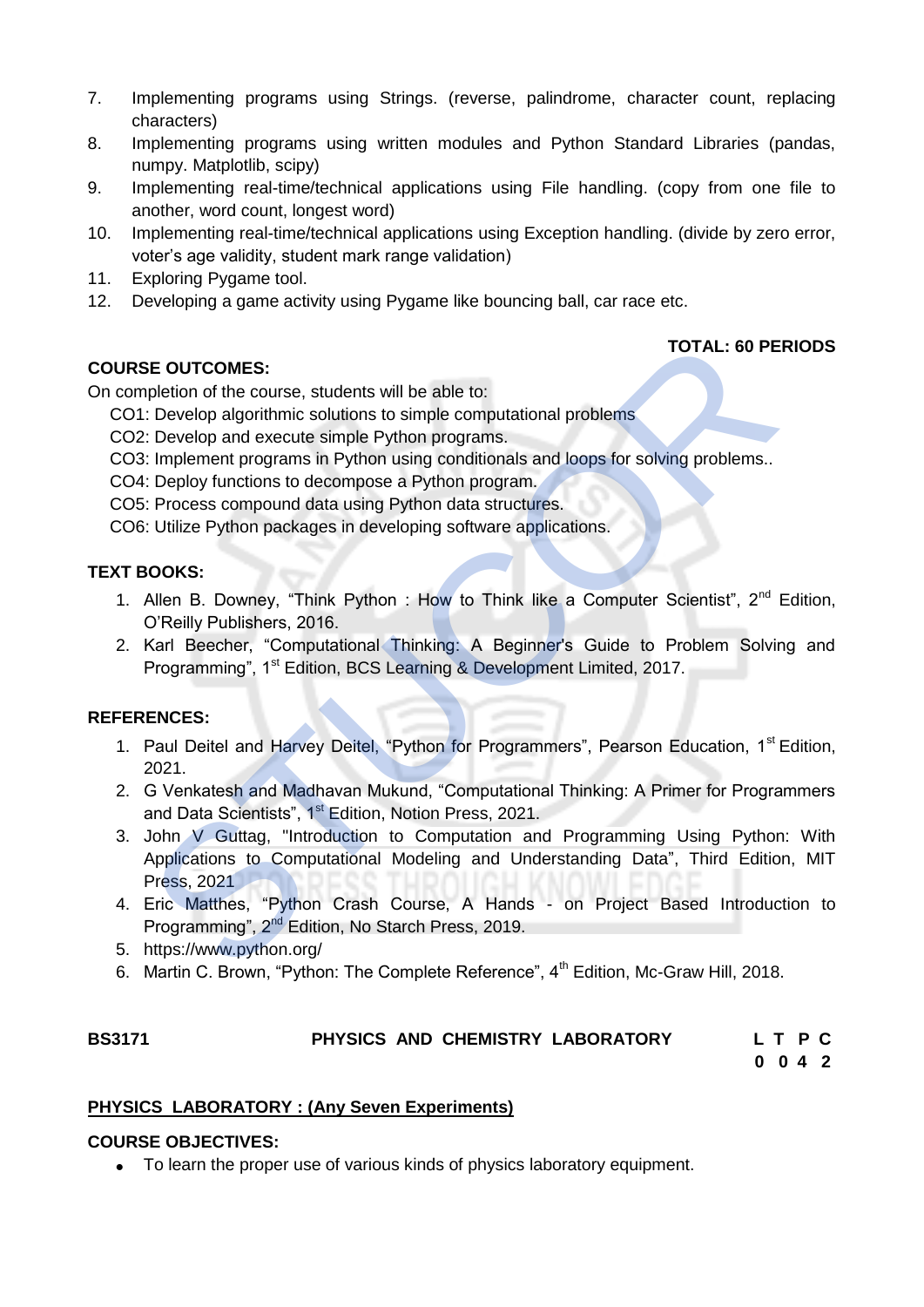- To learn how data can be collected, presented and interpreted in a clear and concise manner.
- To learn problem solving skills related to physics principles and interpretation of experimental data.
- To determine error in experimental measurements and techniques used to minimize such error.
- To make the student an active participant in each part of all lab exercises.
	- 1. Torsional pendulum Determination of rigidity modulus of wire and moment of inertia of regular and irregular objects.
	- 2. Simple harmonic oscillations of cantilever.
	- 3. Non-uniform bending Determination of Young's modulus
	- 4. Uniform bending Determination of Young's modulus
	- 5. Laser- Determination of the wavelength of the laser using grating
	- 6. Air wedge Determination of thickness of a thin sheet/wire
	- 7. a) Optical fibre -Determination of Numerical Aperture and acceptance angle b) Compact disc- Determination of width of the groove using laser. Non-uniform bending - Determination of Young's modulus<br>
	Uniform bending - Determination of Young's modulus<br>
	Laser- Determination of the wavelength of the laser using grating<br>
	Air wedge - Determination of thickness of a thi
	- 8. Acoustic grating- Determination of velocity of ultrasonic waves in liquids.
	- 9. Ultrasonic interferometer determination of the velocity of sound and compressibility of **liquids**
	- 10. Post office box -Determination of Band gap of a semiconductor.
	- 11. Photoelectric effect
	- 12. Michelson Interferometer.
	- 13. Melde's string experiment
	- 14. Experiment with lattice dynamics kit.

# **TOTAL: 30 PERIODS**

### **COURSE OUTCOMES:**

Upon completion of the course, the students should be able to

- Understand the functioning of various physics laboratory equipment.
- Use graphical models to analyze laboratory data.
- Use mathematical models as a medium for quantitative reasoning and describing physical reality.
- Access, process and analyze scientific information.
- Solve problems individually and collaboratively.

# **CHEMISTRY LABORATORY: (Any seven experiments to be conducted)**

# **COURSE OBJECTIVES:**

- To inculcate experimental skills to test basic understanding of water quality parameters, such as, acidity, alkalinity, hardness, DO, chloride and copper.
- To induce the students to familiarize with electroanalytical techniques such as, pH metry, potentiometry and conductometry in the determination of impurities in aqueous solutions.
- To demonstrate the analysis of metals and alloys.
- To demonstrate the synthesis of nanoparticles
	- 1. Preparation of  $Na<sub>2</sub>CO<sub>3</sub>$  as a primary standard and estimation of acidity of a water sample using the primary standard
	- 2. Determination of types and amount of alkalinity in a water sample.
	- Split the first experiment into two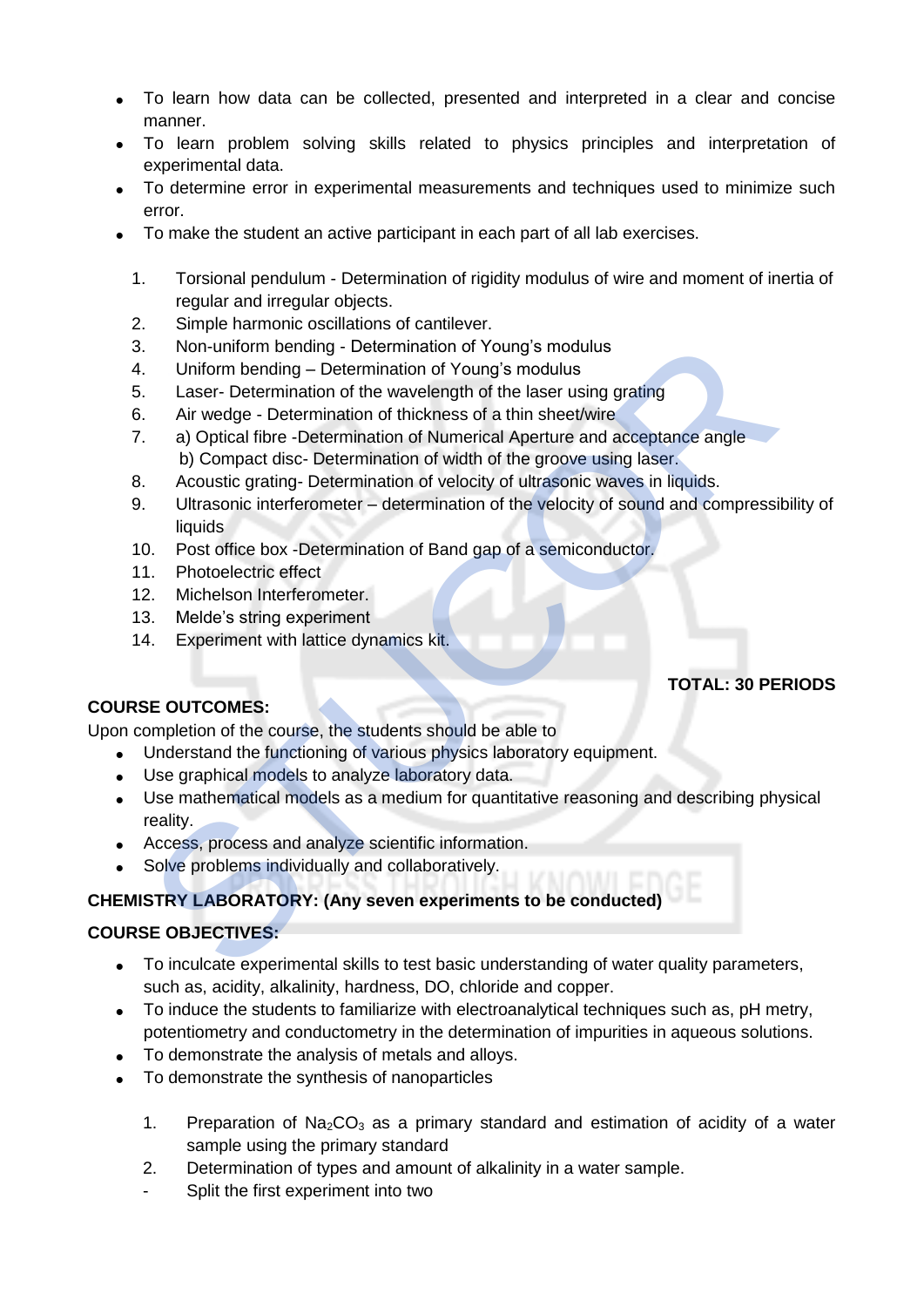- 3. Determination of total, temporary & permanent hardness of water by EDTA method.
- 4. Determination of DO content of water sample by Winkler's method.
- 5. Determination of chloride content of water sample by Argentometric method.
- 6. Estimation of copper content of the given solution by Iodometry.
- 7. Estimation of TDS of a water sample by gravimetry.
- 8. Determination of strength of given hydrochloric acid using pH meter.
- 9. Determination of strength of acids in a mixture of acids using conductivity meter.
- 10. Conductometric titration of barium chloride against sodium sulphate (precipitation titration)
- 11. Estimation of iron content of the given solution using potentiometer.
- 12. Estimation of sodium /potassium present in water using a flame photometer.
- 13. Preparation of nanoparticles  $(TiO<sub>2</sub>/ZnO/CuO)$  by Sol-Gel method.
- 14. Estimation of Nickel in steel
- 15. Proximate analysis of Coal

# **TOTAL : 30 PERIODS**

### **COURSE OUTCOMES :**

- To analyse the quality of water samples with respect to their acidity, alkalinity, hardness and DO.
- To determine the amount of metal ions through volumetric and spectroscopic techniques
- To analyse and determine the composition of alloys.
- To learn simple method of synthesis of nanoparticles
- To quantitatively analyse the impurities in solution by electroanalytical techniques

# **TEXT BOOKS :**

1. J. Mendham, R. C. Denney, J.D. Barnes, M. Thomas and B. Sivasankar, Vogel's Textbook of Quantitative Chemical Analysis (2009). 13. Preparation of nanoparticles (TiO<sub>2</sub>/ZnO/CuO) by Sol-Gel method.<br>
14. Estimation of Nickel in steel<br>
15. Proximate analysis of Coal<br>
15. Proximate analysis of Coal<br>
15. Proximate analysis of Coal<br>
16. Proximate and the

# **HS3251 PROFESSIONAL ENGLISH - II L T P C**

**3 1 0 4** 

# **COURSE OBJECTIVES**

- To engage learners in meaningful language activities to improve their LSRW skills
- To enhance learners' awareness of general rules of writing for specific audiences
- To help learners understand the purpose, audience, contexts of different types of writing
- To develop analytical thinking skills for problem solving in communicative contexts
- To demonstrate an understanding of job applications and interviews for internship and placements

#### **UNIT I MAKING COMPARISONS 12**

Listening – Evaluative Listening: Advertisements, Product Descriptions, -Audio / video; Listening and filling a Graphic Organiser (Choosing a product or service by comparison)

Speaking – Marketing a product, Persuasive Speech Techniques.

Reading - Reading advertisements, user manuals, brochures;

Writing – Professional emails, Email etiquette - Compare and Contrast Essay; Grammar – Mixed Tenses, Prepositional phrases

Vocabulary – Contextual meaning of words

#### **UNIT II EXPRESSING CAUSAL RELATIONS IN SPEAKING AND WRITING 12**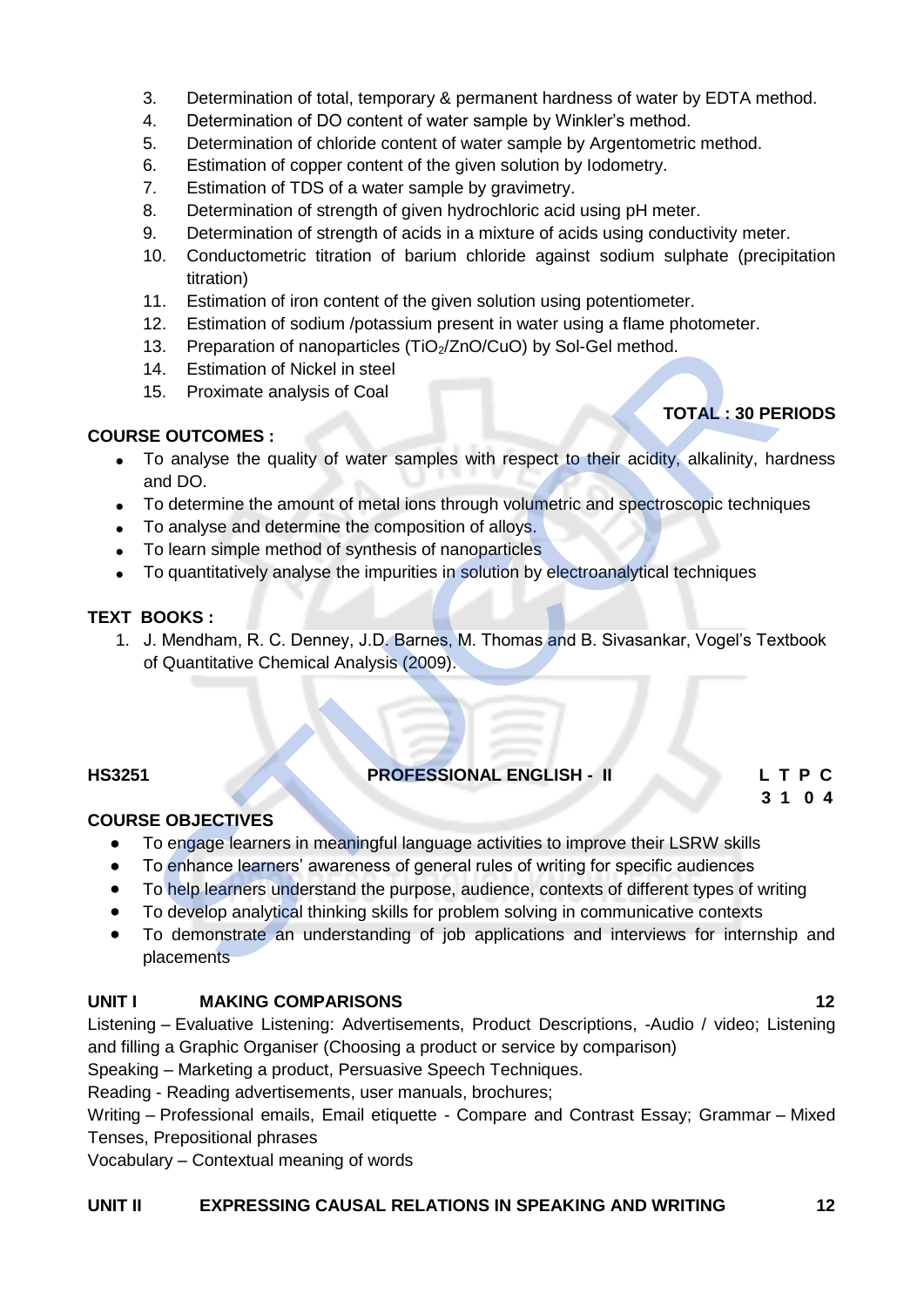Listening - Listening to longer technical talks and completing– gap filling exercises. Listening technical information from podcasts – Listening to process/event descriptions to identify cause & effects - Speaking – Describing and discussing the reasons of accidents or disasters based on news reports.

Reading - Reading longer technical texts– Cause and Effect Essays, and Letters / emails of complaint,

Writing - Writing responses to complaints.

Grammar - Active Passive Voice transformations, Infinitive and Gerunds Vocabulary – Word Formation (Noun-Verb-Adj-Adv), Adverbs.

# **UNIT III** PROBLEM SOLVING **12**

Listening – Listening to / Watching movie scenes/ documentaries depicting a technical problem and suggesting solutions.

Speaking – Group Discussion(based on case studies), - techniques and Strategies,

Reading - Case Studies, excerpts from literary texts, news reports etc.,

Writing – Letter to the Editor, Checklists, Problem solution essay / Argumentative Essay

Grammar – Error correction; If conditional sentences

Vocabulary - Compound Words, Sentence Completion.

# **UNIT IV REPORTING OF EVENTS AND RESEARCH 12 12**

Listening – Listening Comprehension based on news reports – and documentaries – Precis writing, Summarising, Speaking –Interviewing, Presenting an oral report, Mini presentations on select topics; ng – Listening to / Watching movie scenes/ documentaries depicting a technical providing solutions.<br>
Signarity solutions.<br>
Surface Studies, excepts from literary texts, news reports etc.,<br>
- Letter to the Editor, Checklist

Reading –Newspaper articles; Writing – Recommendations, Transcoding, Accident Report, Survey Report Grammar – Reported Speech, Modals Vocabulary – Conjunctions- use of prepositions

# **UNIT V THE ABILITY TO PUT IDEAS OR INFORMATION COGENTLY 12**

Listening – Listening to TED Talks, Presentations, Formal job interviews, (analysis of the interview performance);

Speaking – Participating in a Role play, (interview/telephone interview), virtual interviews, Making presentations with visual aids;

Reading – Company profiles, Statement of Purpose, (SOP), an excerpt of interview with professionals; Writing – Job / Internship application – Cover letter & Resume; Grammar – Numerical adjectives, Relative Clauses Vocabulary – Idioms.

# **COURSE OUTCOMES:**

At the end of the course, learners will be able

- To compare and contrast products and ideas in technical texts.
- To identify cause and effects in events, industrial processes through technical texts
- To analyze problems in order to arrive at feasible solutions and communicate them orally and in the written format.
- To report events and the processes of technical and industrial nature.
- To present their opinions in a planned and logical manner, and draft effective resumes in context of job search.

# **TEXT BOOKS:**

1. English for Engineers & Technologists (2020 edition) Orient Blackswan Private Ltd. Department of English, Anna University.

**TOTAL : 60 PERIODS**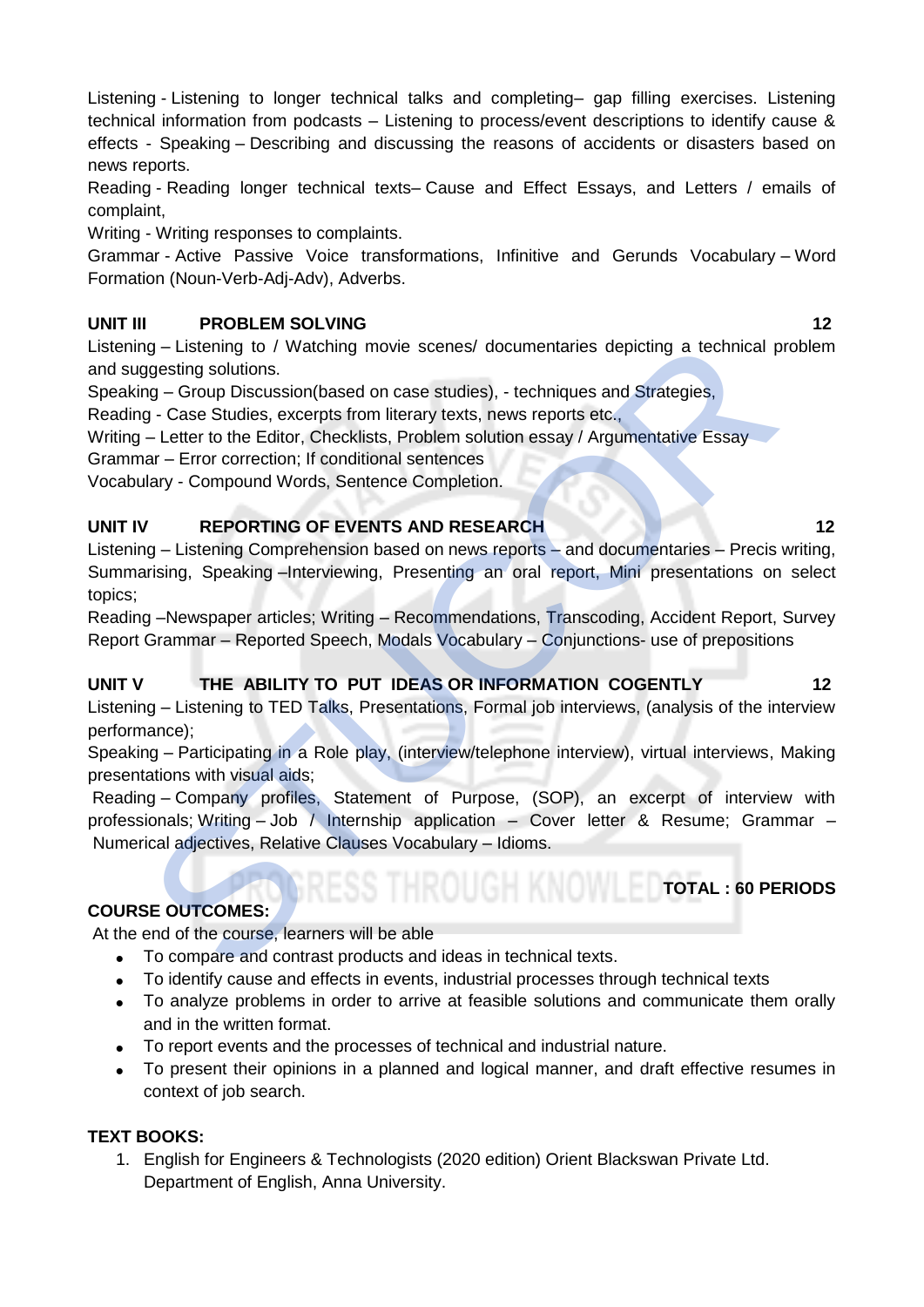2. English for Science & Technology Cambridge University Press 2021.Dr. Veena Selvam, Dr. Sujatha Priyadarshini, Dr. Deepa Mary Francis, Dr. KN. Shoba, and Dr. Lourdes Joevani, Department of English, Anna University.

#### **REFERENCES:**

- 1. Raman. Meenakshi, Sharma. Sangeeta (2019). Professional English. Oxford university press. New Delhi.
- 2. Improve Your Writing ed. V.N. Arora and Laxmi Chandra, Oxford Univ. Press, 2001, New Delhi.
- 3. Learning to Communicate Dr. V. Chellammal. Allied Publishers, New Delhi, 2003
- 4. Business Correspondence and Report Writing by Prof. R.C. Sharma & Krishna Mohan, Tata McGraw Hill & Co. Ltd., 2001, New Delhi.
- 5. Krishna Mohan, Meera Banerji, "Developing Communication Skills", Trinity Press, 2017.

## **MA3251 STATISTICS AND NUMERICAL METHODS L T P C**

**3 1 0 4** 

# **COURSE OBJECTIVES:**

- This course aims at providing the necessary basic concepts of a few statistical and numerical methods and give procedures for solving numerically different kinds of problems occurring in engineering and technology.
- To acquaint the knowledge of testing of hypothesis for small and large samples which plays an important role in real life problems.
- To introduce the basic concepts of solving algebraic and transcendental equations.
- To introduce the numerical techniques of interpolation in various intervals and numerical techniques of differentiation and integration which plays an important role in engineering and technology disciplines. Tata McGraw Hill & Co. Ltd., 2001, New Delhi.<br>
Krishna Mohan, Meera Banerji, "Developing Communication Skills", Trinity Press, 20<br>
STATISTICS AND NUMERICAL METHODS<br>
STATISTICS AND NUMERICAL METHODS<br>
STATISTICS AND NUMERICA
- To acquaint the knowledge of various techniques and methods of solving ordinary differential equations.

#### **UNIT I** TESTING OF HYPOTHESIS 9 + 3

Sampling distributions - Tests for single mean, proportion and difference of means (Large and small samples) – Tests for single variance and equality of variances – Chi square test for goodness of fit – Independence of attributes.

# **UNIT II DESIGN OF EXPERIMENTS 19 + 3**

One way and two way classifications - Completely randomized design – Randomized block design – Latin square design - 2<sup>2</sup> factorial design.

#### **UNIT III SOLUTION OF EQUATIONS AND EIGENVALUE PROBLEMS 9 + 3**

Solution of algebraic and transcendental equations - Fixed point iteration method – Newton Raphson method- Solution of linear system of equations - Gauss elimination method – Pivoting - Gauss Jordan method – Iterative methods of Gauss Jacobi and Gauss Seidel - Eigenvalues of a matrix by Power method and Jacobi's method for symmetric matrices.

# **UNIT IV INTERPOLATION, NUMERICAL DIFFERENTIATION AND NUMERICAL INTEGRATION** 9 +3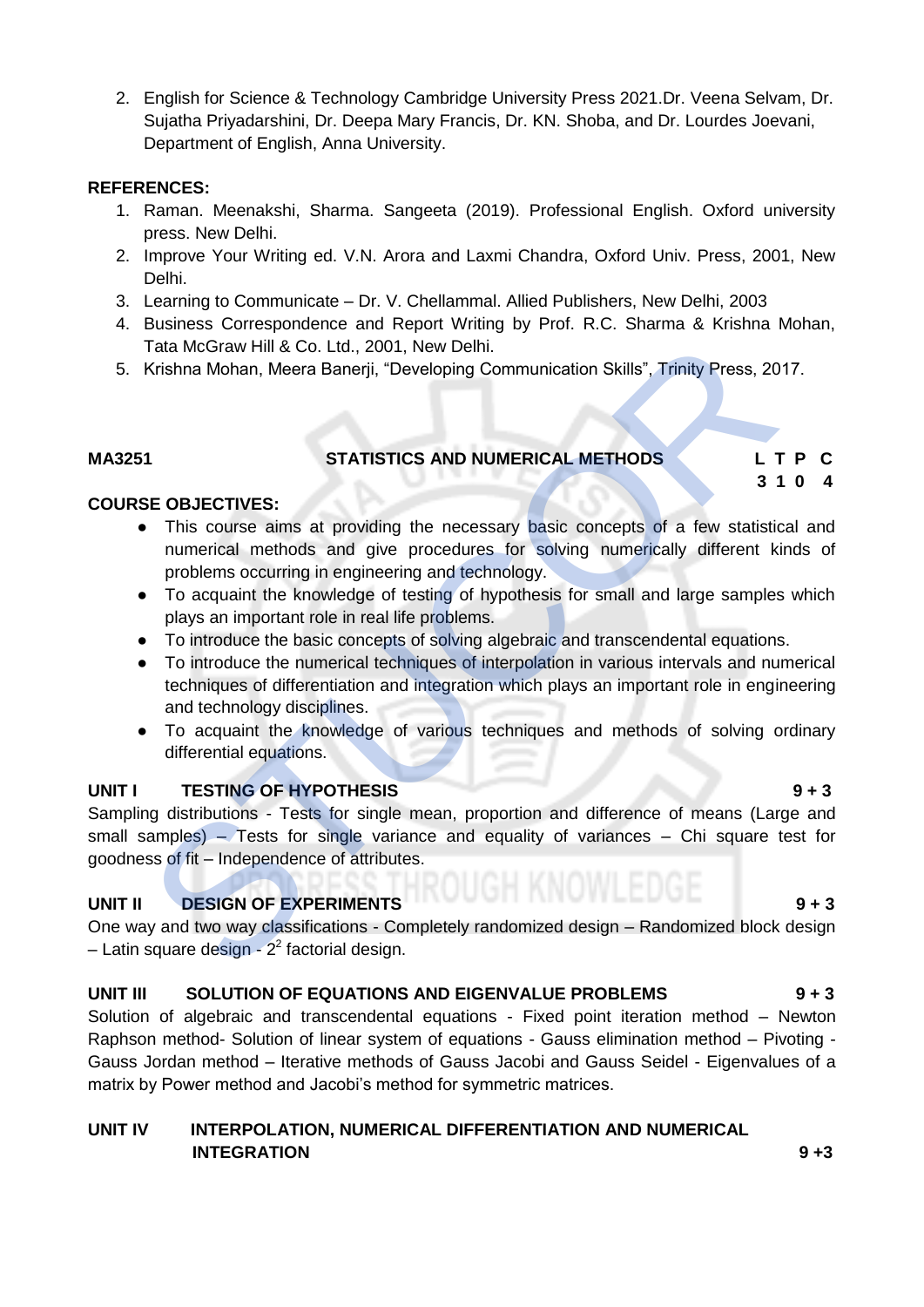Lagrange's and Newton's divided difference interpolations – Newton's forward and backward difference interpolation – Approximation of derivates using interpolation polynomials – Numerical single and double integrations using Trapezoidal and Simpson's 1/3 rules.

**UNIT V NUMERICAL SOLUTION OF ORDINARY DIFFERENTIAL EQUATIONS 9 +3** Single step methods: Taylor's series method - Euler's method - Modified Euler's method - Fourth order Runge-Kutta method for solving first order differential equations - Multi step methods: Milne's and Adams - Bash forth predictor corrector methods for solving first order differential equations.

# **TOTAL: 60 PERIODS**

### **COURSE OUTCOMES:**

Upon successful completion of the course, students will be able to:

- Apply the concept of testing of hypothesis for small and large samples in real life problems.
- Apply the basic concepts of classifications of design of experiments in the field of agriculture. SE OUTCOMES:<br>
Maply the concept of testing of hypothesis for small and large samples in real life property<br>
Apply the concepts of desistications of design of experiments in the<br>
Apply the basic concepts of classifications
- Appreciate the numerical techniques of interpolation in various intervals and apply the numerical techniques of differentiation and integration for engineering problems.
- Understand the knowledge of various techniques and methods for solving first and second order ordinary differential equations.
- Solve the partial and ordinary differential equations with initial and boundary conditions by using certain techniques with engineering applications.

# **TEXT BOOKS:**

- 1. Grewal, B.S., and Grewal, J.S., "Numerical Methods in Engineering and Science", Khanna Publishers, 10<sup>th</sup> Edition, New Delhi, 2015.
- 2. Johnson, R.A., Miller, I and Freund J., "Miller and Freund's Probability and Statistics for Engineers", Pearson Education, Asia, 8<sup>th</sup> Edition, 2015.

# **REFERENCES:**

- 1. Burden, R.L and Faires, J.D, "Numerical Analysis", 9<sup>th</sup> Edition, Cengage Learning, 2016.
- 2. Devore. J.L., "Probability and Statistics for Engineering and the Sciences", Cengage Learning, New Delhi, 8<sup>th</sup> Edition, 2014.
- 3. Gerald. C.F. and Wheatley. P.O. "Applied Numerical Analysis" Pearson Education, Asia, New Delhi,  $7<sup>th</sup>$  Edition, 2007.  $\blacksquare$
- 4. Gupta S.C. and Kapoor V. K., "Fundamentals of Mathematical Statistics", Sultan Chand & Sons, New Delhi, 12<sup>th</sup> Edition, 2020.
- 5. Spiegel. M.R., Schiller. J. and Srinivasan. R.A., "Schaum's Outlines on Probability and Statistics ", Tata McGraw Hill Edition, 4<sup>th</sup> Edition, 2012.
- 6. Walpole. R.E., Myers. R.H., Myers. S.L. and Ye. K., "Probability and Statistics for Engineers and Scientists", 9<sup>th</sup> Edition, Pearson Education, Asia, 2010.

| <b>PH3254</b> |  | PHYSICS FOR ELECTRONICS ENGINEERING | L T P C |         |  |
|---------------|--|-------------------------------------|---------|---------|--|
|               |  |                                     |         | 3 0 0 3 |  |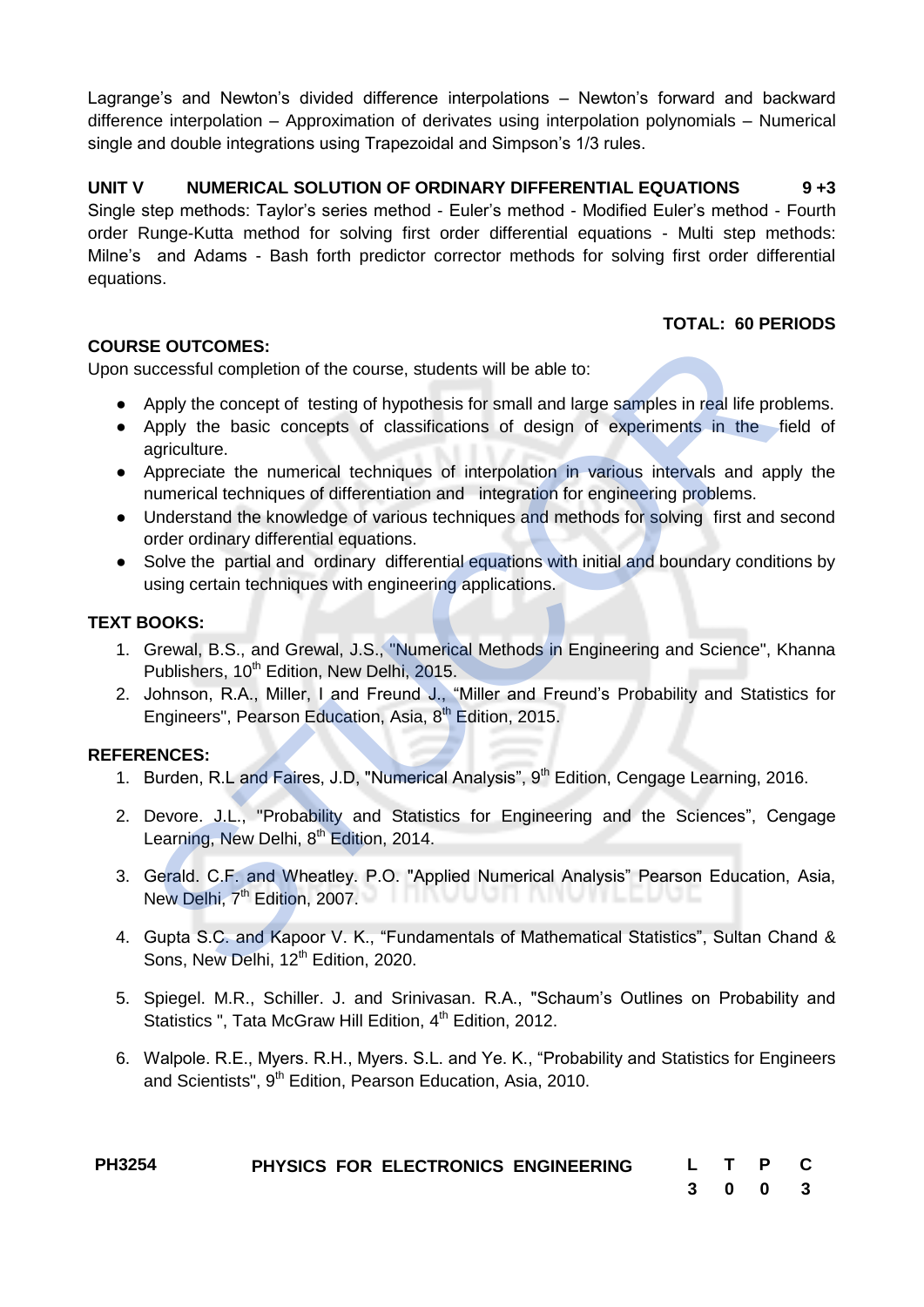#### **COURSE OBJECTIVES:**

- To make the students to understand the basics of crystallography and its importance in studying materials properties.
- To understand the electrical properties of materials including free electron theory, applications of quantum mechanics and magnetic materials.
- To instil knowledge on physics of semiconductors, determination of charge carriers and device applications
- To establish a sound grasp of knowledge on different optical properties of materials, optical displays and applications
- To inculcate an idea of significance of nano structures, quantum confinement and ensuing nano device applications.

#### **UNIT I CRYSTALLOGRAPHY 9**

Crystal structures: Crystal lattice – basis - unit cell and lattice parameters – crystal systems and Bravais lattices – Structure and packing fractions of SC, BCC, FCC, diamond cubic, NaCL, ZnS structures – crystal planes, directions and Miller indices – distance between successive planes – linear and planar densities – crystalline and noncrystalline materials –Example use of Miller indices: wafer surface orientation – wafer flats and notches – pattern alignment - imperfections in crystals. **CRYSTALLOGRAPHY**<br>
structures: Crystal lattice – basis - unit cell and lattice parameters – crystal systems<br>
statices – Structure and packing fractions of SC, ECC, FCC, diamond cubic, NaC<br>
is lattices – distances fractions

#### **UNIT II ELECTRICAL AND MAGNETIC PROPERTIES OF MATERIALS 9**

Classical free electron theory - Expression for electrical conductivity – Thermal conductivity, expression - Quantum free electron theory :Tunneling – degenerate states – Fermi- Dirac statistics – Density of energy states – Electron in periodic potential – Energy bands in solids – tight binding approximation - Electron effective mass – concept of hole. Magnetic materials: Dia, para and ferromagnetic effects – paramagnetism in the conduction electrons in metals – exchange interaction and ferromagnetism – quantum interference devices – GMR devices.

#### **UNIT III SEMICONDUCTORS AND TRANSPORT PHYSICS 9**

Intrinsic Semiconductors – Energy band diagram – direct and indirect band gap semiconductors – Carrier concentration in intrinsic semiconductors – extrinsic semiconductors - Carrier concentration in N-type & P-type semiconductors – Variation of carrier concentration with temperature – Carrier transport in Semiconductors: Drift, mobility and diffusion – Hall effect and devices – Ohmic contacts – Schottky diode.

#### **UNIT IV OPTICAL PROPERTIES OF MATERIALS 9**

Classification of optical materials – Optical processes in semiconductors: optical absorption and emission, charge injection and recombination, optical absorption, loss and gain. Optical processes in quantum wells – Optoelectronic devices: light detectors and solar cells – light emitting diode – laser diode - optical processes in organic semiconductor devices –excitonic state – Electro-optics and nonlinear optics: Modulators and switching devices – plasmonics.

#### **UNIT V NANO DEVICES 9**

Density of states for solids - Significance between Fermi energy and volume of the material – Quantum confinement – Quantum structures – Density of states for quantum wells, wires and dots – Band gap of nanomaterials –Tunneling – Single electron phenomena – Single electron Transistor. Conductivity of metallic nanowires – Ballistic transport – Quantum resistance and conductance – Carbon nanotubes: Properties and applications - Spintronic devices and applications – Optics in quantum structures – quantum well laser.

#### **COURSE OUTCOMES:**

#### **TOTAL: 45 PERIODS**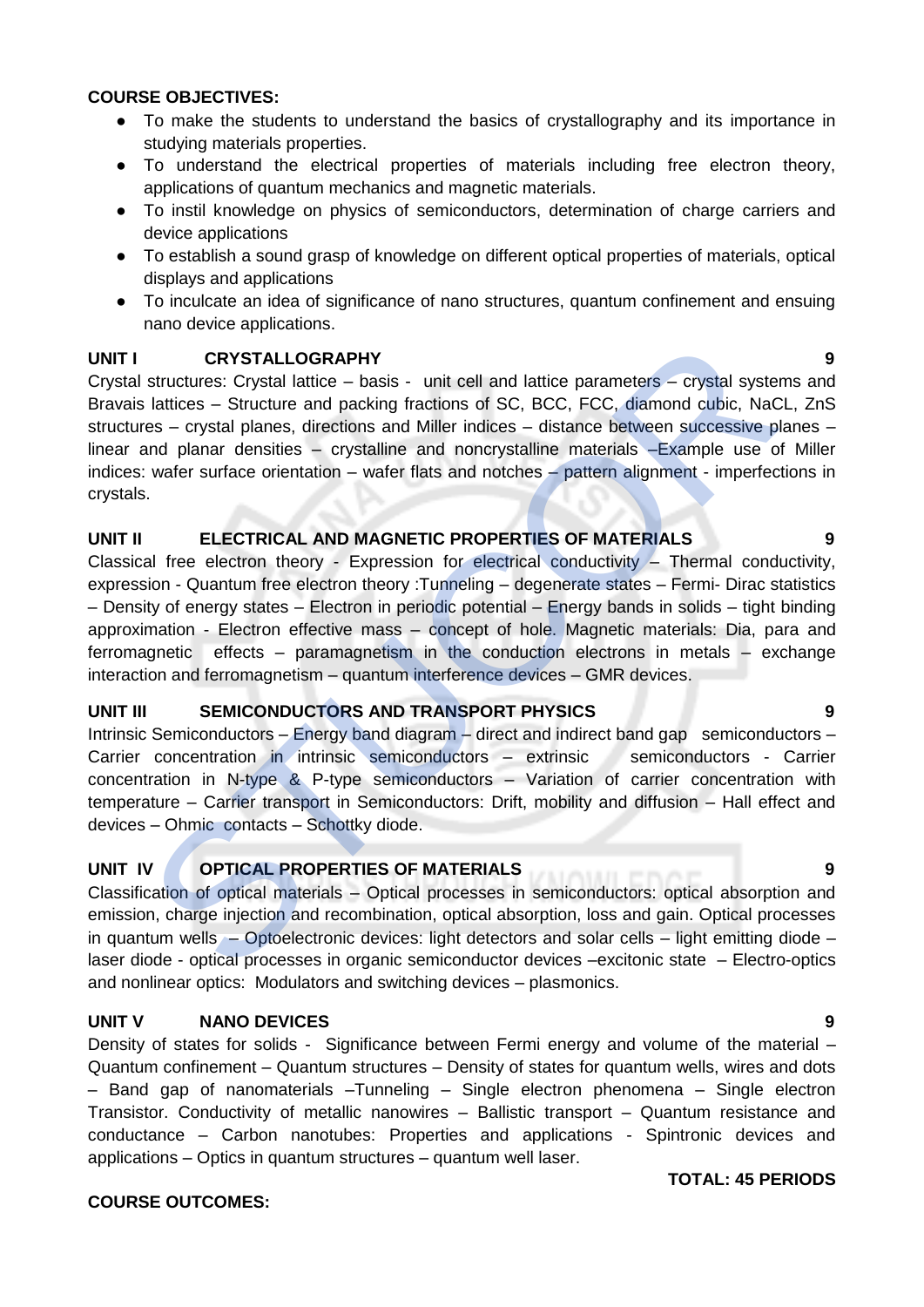At the end of the course, the students should be able to

- know basics of crystallography and its importance for varied materials properties
- gain knowledge on the electrical and magnetic properties of materials and their applications
- understand clearly of semiconductor physics and functioning of semiconductor devices
- understand the optical properties of materials and working principles of various optical devices
- appreciate the importance of nanotechnology and nanodevices.

## **TEXT BOOKS:**

- 1. S.O. Kasap. Principles of Electronic Materials and Devices, McGraw Hill Education (Indian Edition), 2020.
- 2. R.F.Pierret. Semiconductor Device Fundamentals. Pearson (Indian Edition), 2006.
- 3. G.W.Hanson. Fundamentals of Nanoelectronics. Pearson Education (Indian Edition), 2009.

### **REFERENCES:**

- 1. Laszlo Solymar, Walsh, Donald, Syms and Richard R.A., Electrical Properties of Materials, Oxford Univ. Press (Indian Edition) 2015.
- 2. Jasprit Singh, Semiconductor Optoelectronics: Physics and Technology, McGraw-Hill Education (Indian Edition), 2019.
- 3. Charles Kittel, Introduction to Solid State Physics, Wiley India Edition, 2019.
- 4. Mark Fox, Optical Properties of Solids, Oxford Univ.Press, 2001.
- 5. N.Gershenfeld. The Physics of Information Technology. Cambridge University Press, 2011.

# **BE3254 ELECTRICAL AND INSTRUMENTATION ENGINEERING L T P C**

# **COURSE OBJECTIVES :**

- To impart knowledge in types, construction and working of transformers
- To impart knowledge in types, construction and working of DC machines
- To impart knowledge in types, construction and working of AC rotating machines
- To introduce the functional elements and working of measuring instruments.
- To introduce the basics of power system and protection schemes

# **UNIT I TRANSFORMER**

Introduction - Ideal and Practical Transformer – Phasor diagram-– Per Unit System – Equivalent circuit- Testing- Efficiency and Voltage Regulation– Three Phase Transformers –Applications-Auto Transformers, Advantages- Harmonics. R.F. Pierret. Semiconductor Device Fundamentals. Pearson (Indian Edition), 2006.<br>
G.W.Hanson. Fundamentals of Nanoelectronics. Pearson Education (Indian Edition),<br>
LENCES:<br>
Laszlo Solymar, Walsh, Donald, Syms and Richard R

# **UNIT II DC MACHINES 9**

Introduction – Constructional Features– Motor and Generator mode - EMF and Torque equation – Circuit Model – Methods of Excitation- Characteristics – Starting and Speed Control – Universal Motor- Stepper Motors – Brushless DC Motors- Applications

# **UNIT III AC ROTATING MACHINES 9**

Principle of operation of three-phase induction motors – Construction –Types – Equivalent circuit, Speed Control - Single phase Induction motors -Construction– Types–starting methods. Alternator: Working principle–Equation of induced EMF – Voltage regulation, Synchronous motors- working principle-starting methods – Torque equation.

 **3 0 0 3**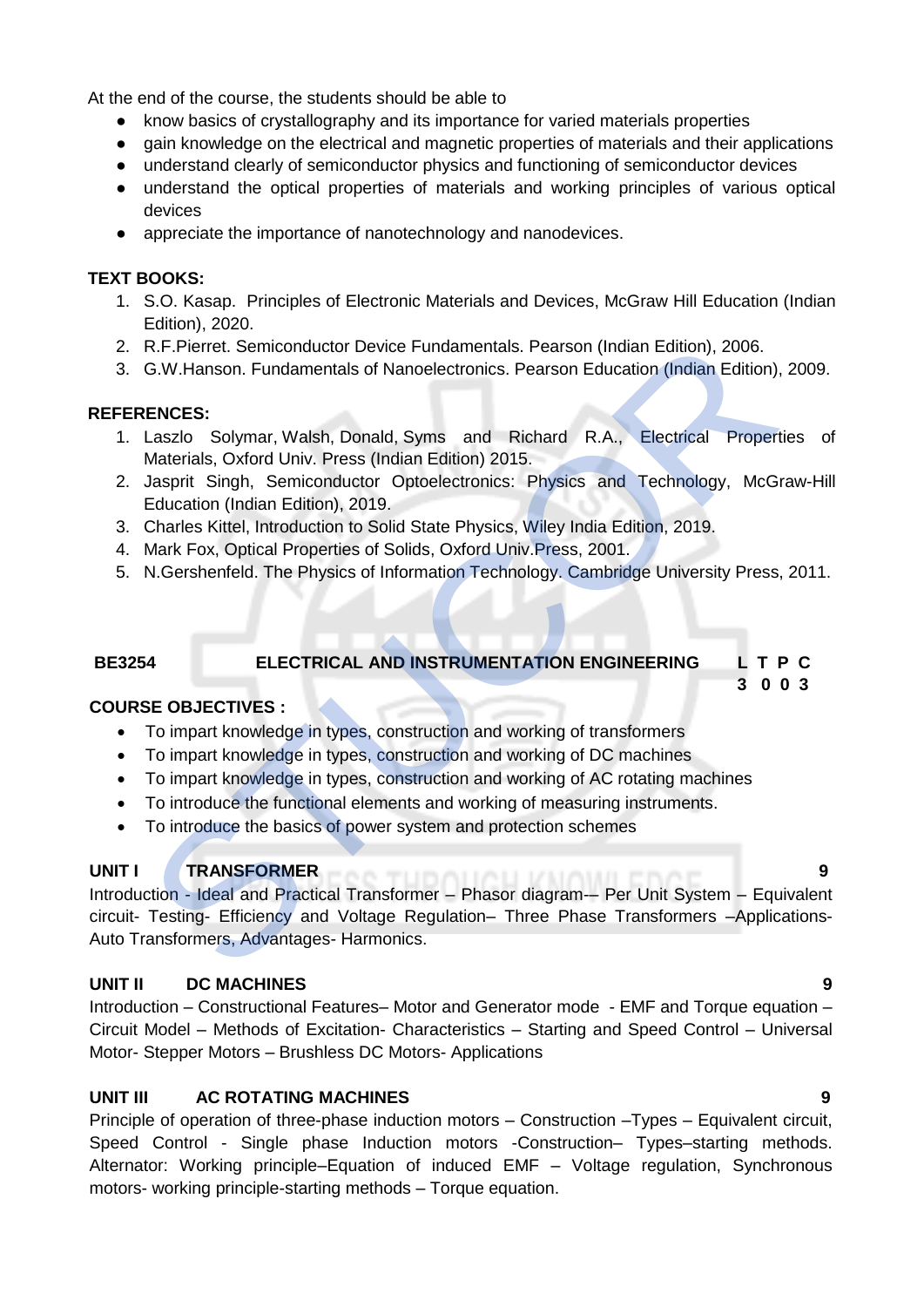#### **UNIT IV MEASUREMENTS AND INSTRUMENTATION 9**

Functional elements of an instrument , Standards and calibration, Operating Principle , types - Moving Coil and Moving Iron meters, Measurement of three phase power, Energy Meter, Instrument Transformers-CT and PT,DSO- Block diagram- Data acquisition.

#### **UNIT V BASICS OF POWER SYSTEMS 9**

Power system structure -Generation , Transmission and distribution , Various voltage levels, Earthing – methods of earthing, protective devices- switch fuse unit- Miniature circuit breakermoulded case circuit breaker- earth leakage circuit breaker, safety precautions and First Aid

#### **TOTAL: 45 PERIODS**

### **COURSE OUTCOMES :**

After completing this course, the students will be able to

- **CO1:** Explain the working principle of electrical machines
- **CO2:** Analyze the output characterizes of electrical machines
- **CO3:** Choose the appropriate electrical machines for various applications
- **CO4:** Explain the types and operating principles of measuring instruments
- **CO5:** Explain the basic power system structure and protection schemes

#### **TEXT BOOKS:**

- 1. Kothari DP and I.J Nagrath, "Basic Electrical and Electronics Engineering", Second Edition, McGraw Hill Education, 2020
- 2. S. K, Bhattacharya, "Basic Electrical and Electronics Engineering", Second Edition, Pearson Education, 2017. TOTAL: 45 PER<br>
STE OUTCOMES :<br>
Explain the working principle of electrical machines<br>
Analyze the output characterizes of electrical machines<br>
Choose the appropriate electrical machines for various applications<br>
Explain the
- 3. A.K. Sawhney, Puneet Sawhney 'A Course in Electrical & Electronic Measurements & Instrumentation', Dhanpat Rai and Co, New Delhi, 2015.
- 4. C.L.Wadhwa, "Generation, Distribution and Utilisation of Electrical Energy", New Age International pvt.ltd.,2003

#### **REFERENCES:**

- 1. Kothari DP and I.J Nagrath, "Basic Electrical Engineering", Fourth Edition, McGraw Hill Education, 2019
- 2. Mahmood Nahvi and Joseph A. Edminister, "Electric Circuits", Schaum' Outline Series, McGraw Hill, 2002.
- 3. H.S. Kalsi, 'Electronic Instrumentation', Tata McGraw-Hill, New Delhi, 2010

#### **GE3251 ENGINEERING GRAPHICS L T P C**

 **2 0 4 4**

#### **COURSE OBJECTIVES:**

The main learning objective of this course is to prepare the students for:

- Drawing engineering curves.
- Drawing freehand sketch of simple objects.
- Drawing orthographic projection of solids and section of solids.
- Drawing development of solids
- Drawing isometric and perspective projections of simple solids.

#### **CONCEPTS AND CONVENTIONS (Not for Examination)**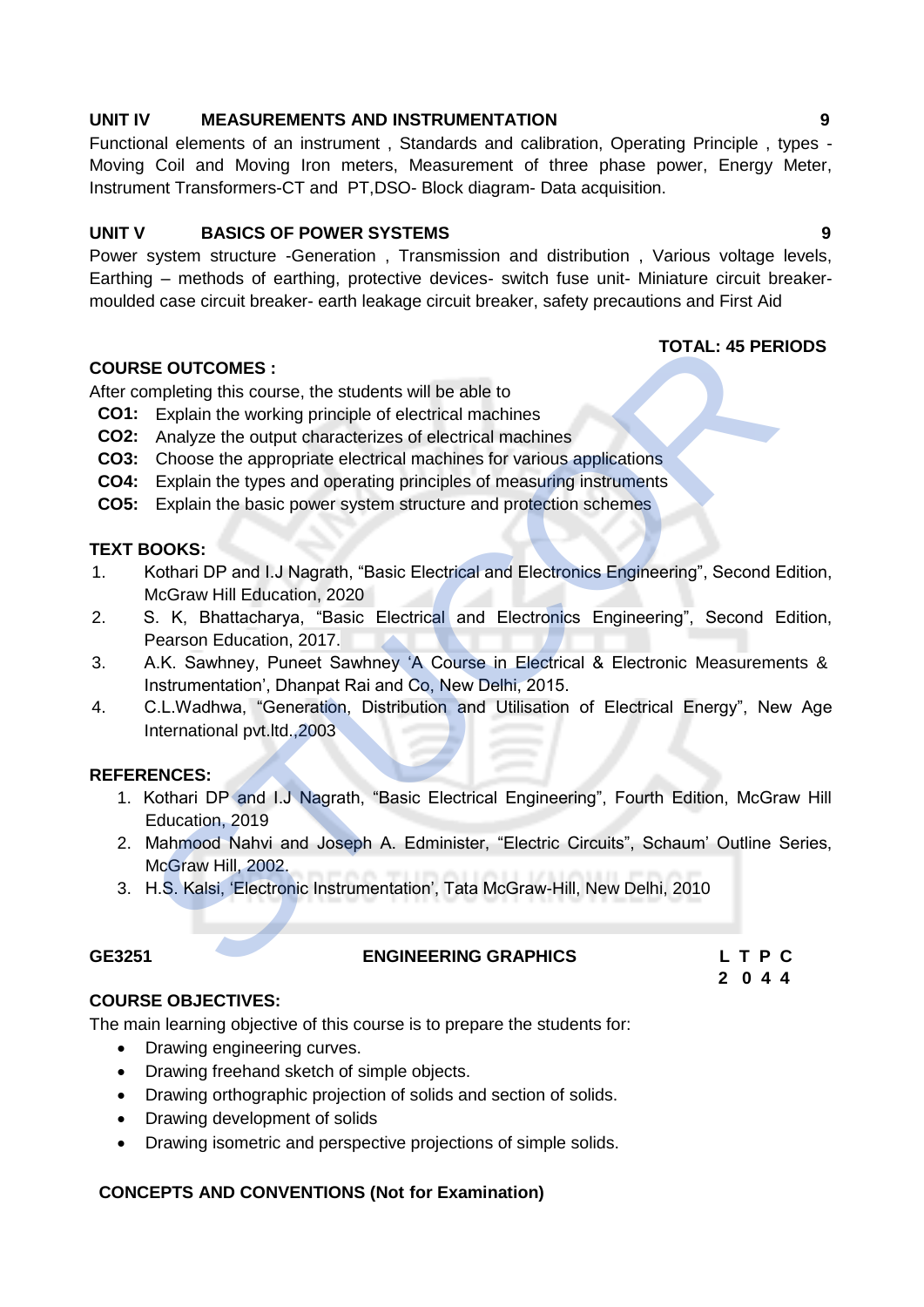Importance of graphics in engineering applications — Use of drafting instruments — BIS conventions and specifications — Size, layout and folding of drawing sheets — Lettering and dimensioning.

# **UNIT I PLANE CURVES AND FREEHAND SKETCHING 6+12**

Basic Geometrical constructions, Curves used in engineering practices: Conics — Construction of ellipse, parabola and hyperbola by eccentricity method — Construction of cycloid — construction of involutes of square and circle — Drawing of tangents and normal to the above curves.

# **UNIT II PROJECTION OF POINTS, LINES AND PLANE SURFACE 6+12**

Orthographic projection - principles - Principal planes-First angle projection-projection of points. Projection of straight lines (only First angle projections) inclined to both the principal planes - Determination of true lengths and true inclinations by rotating line method and traces. Projection of planes (polygonal and circular surfaces) inclined to both the principal planes by rotating object method.

# **UNIT III PROJECTION OF SOLIDS** 6+12

Projection of simple solids like prisms, pyramids, cylinder, cone and truncated solids when the axis is inclined to one of the principal planes and parallel to the other by rotating object method. Visualization concepts and Free Hand sketching: Visualization principles —Representation of Three Dimensional objects — Layout of views- Freehand sketching of multiple views from pictorial views of objects. Etion of straight limes (only First angle projections) inclined to both the principal<br>mination of true lengths and true inclinations by rotating line method and traces. Presentation<br>of the lengths and true inclinations by

Practicing three dimensional modeling of simple objects by CAD Software (Not for examination)

#### **UNIT IV PROJECTION OF SECTIONED SOLIDS AND DEVELOPMENT OF SURFACES** 6 **6 +12**

Sectioning of above solids in simple vertical position when the cutting plane is inclined to the one of the principal planes and perpendicular to the other — obtaining true shape of section. Development of lateral surfaces of simple and sectioned solids — Prisms, pyramids cylinders and cones.

Practicing three dimensional modeling of simple objects by CAD Software (Not for examination)

# **UNIT V ISOMETRIC AND PERSPECTIVE PROJECTIONS 6+12**

Principles of isometric projection — isometric scale —lsometric projections of simple solids and truncated solids - Prisms, pyramids, cylinders, cones- combination of two solid objects in simple vertical positions - Perspective projection of simple solids-Prisms, pyramids and cylinders by visual ray method.

Practicing three dimensional modeling of isometric projection of simple objects by CAD Software (Not for examination)

# **TOTAL: (L=30+P=60) 90 PERIODS**

On successful completion of this course, the student will be able to

- Use BIS conventions and specifications for engineering drawing.
- Construct the conic curves, involutes and cycloid.
- Solve practical problems involving projection of lines.
- Draw the orthographic, isometric and perspective projections of simple solids.
- Draw the development of simple solids.

# **TEXT BOOKS:**

**COURSE OUTCOMES:**

1. Bhatt N.D. and Panchal V.M., "Engineering Drawing", Charotar Publishing House,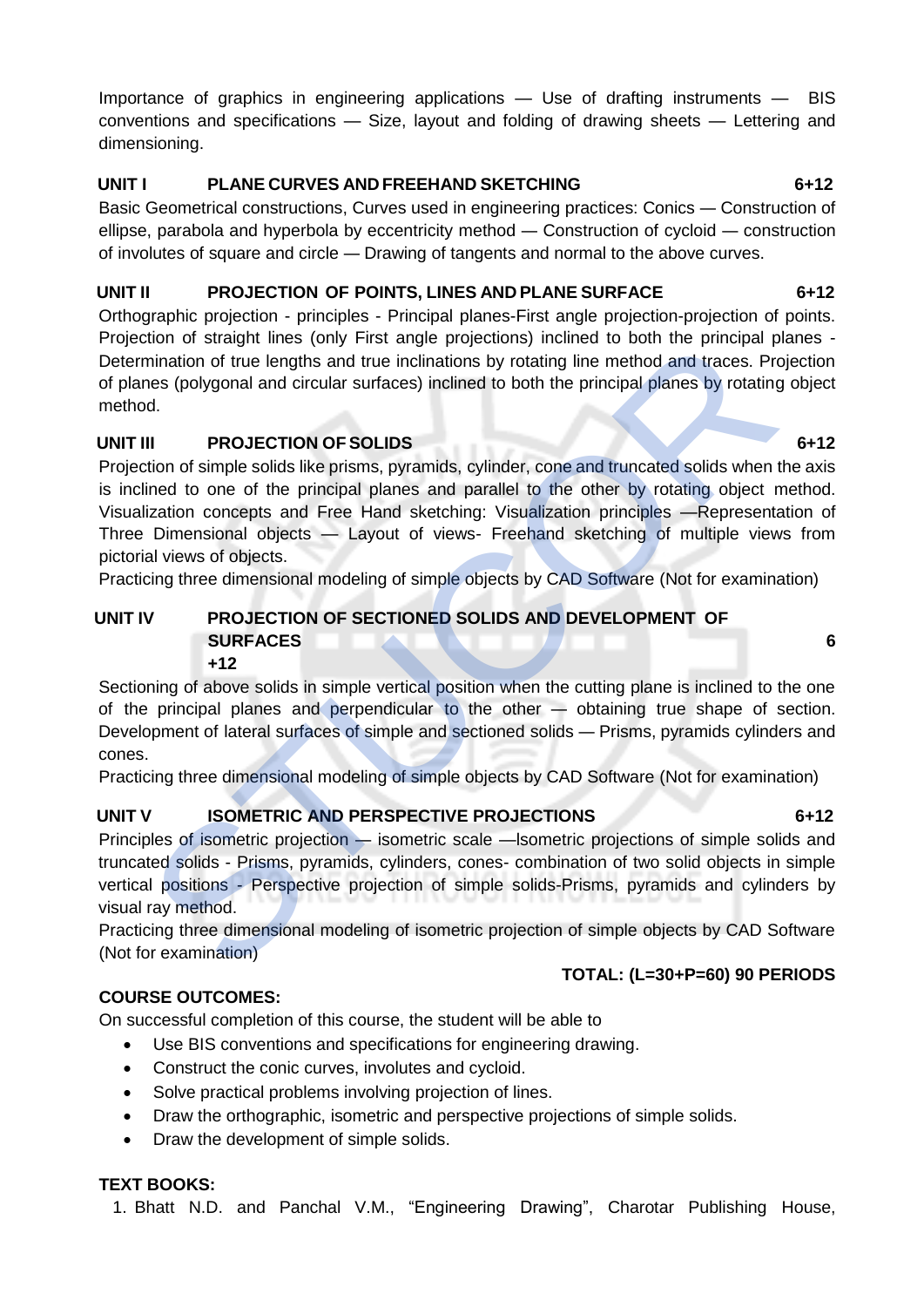$53^{^{\mathsf{rd}}}$  Edition, 2019.

- 2. Natrajan K.V., "A Text Book of Engineering Graphics", Dhanalakshmi Publishers, Chennai, 2018.
- 3. Parthasarathy, N. S. and Vela Murali, "Engineering Drawing", Oxford University Press, 2015

# **REFERENCES:**

- 1. Basant Agarwal and Agarwal C.M., "Engineering Drawing", McGraw Hill, 2<sup>nd</sup> Edition, 2019.
- 2. Gopalakrishna K.R., "Engineering Drawing" (Vol. I&II combined), Subhas Publications, Bangalore, 27<sup>th</sup> Edition, 2017.
- 3. Luzzader, Warren.J. and Duff,John M., "Fundamentals of Engineering Drawing with an introduction to Interactive Computer Graphics for Design and Production, Eastern Economy Edition, Prentice Hall of India Pvt. Ltd, New Delhi, 2005.
- 4. Parthasarathy N. S. and Vela Murali, "Engineering Graphics", Oxford University, Press, New Delhi, 2015.
- 5. Shah M.B., and Rana B.C., "Engineering Drawing", Pearson Education India, 2<sup>nd</sup> Edition, 2009. outer the Matter of Matter Computer Control Control Control Control Control Control Control Control Control Control Control Control Control Control Control Control Control Control Control Control Control Control Control Co
- 6. Venugopal K. and Prabhu Raja V., "Engineering Graphics", New Age International (P) Limited, 2008.

# **Publication of Bureau of Indian Standards:**

- 1. IS10711 2001: Technical products Documentation Size and lay out of drawing sheets.
- 2. IS 9609 (Parts 0 & 1) 2001: Technical products Documentation —Lettering.
- 3. IS 10714 (Part 20) 2001 & SP 46 2003: Lines for technical drawings.
- 4. IS 11669 1986 & SP 46 —2003: Dimensioning of Technical Drawings.
- 5. IS 15021 (Parts 1 to 4) 2001: Technical drawings Projection Methods.

# **Special points applicable to University Examinations on Engineering Graphics:**

- 1. There will be five questions, each of either or type covering all units of the syllabus.
- 2. All questions will carry equal marks of 20 each making a total of 100.
- 3. The answer paper shall consist of drawing sheets of A3 size only. The students will permitted to use appropriate scale to fit solution within A3 size.
- 4. The examination will be conducted in appropriate sessions on the same day

# **EC3251 CIRCUIT ANALYSIS L T P C**

**COURSE OBJECTIVES:**

- To learn the basic concepts and behaviour of DC and AC circuits.
- To understand various methods of circuit/ network analysis using network theorems.
- To understand the transient and steady state response of the circuits subjected to DC excitations and AC with sinusoidal excitations.
- To learn the concept of coupling in circuits and topologies.

# **UNIT I DC CIRCUIT ANALYSIS 12**

Basic Components of electric Circuits, Charge, current, Voltage and Power, Voltage and Current Sources, Ohms Law, Kirchoff's Current Law, Kirchoff's voltage law, The single Node – Pair Circuit, series and Parallel Connected Independent Sources, Resistors in Series and Parallel, voltage and current division, Nodal analysis, Mesh analysis.

**3 1 0 4**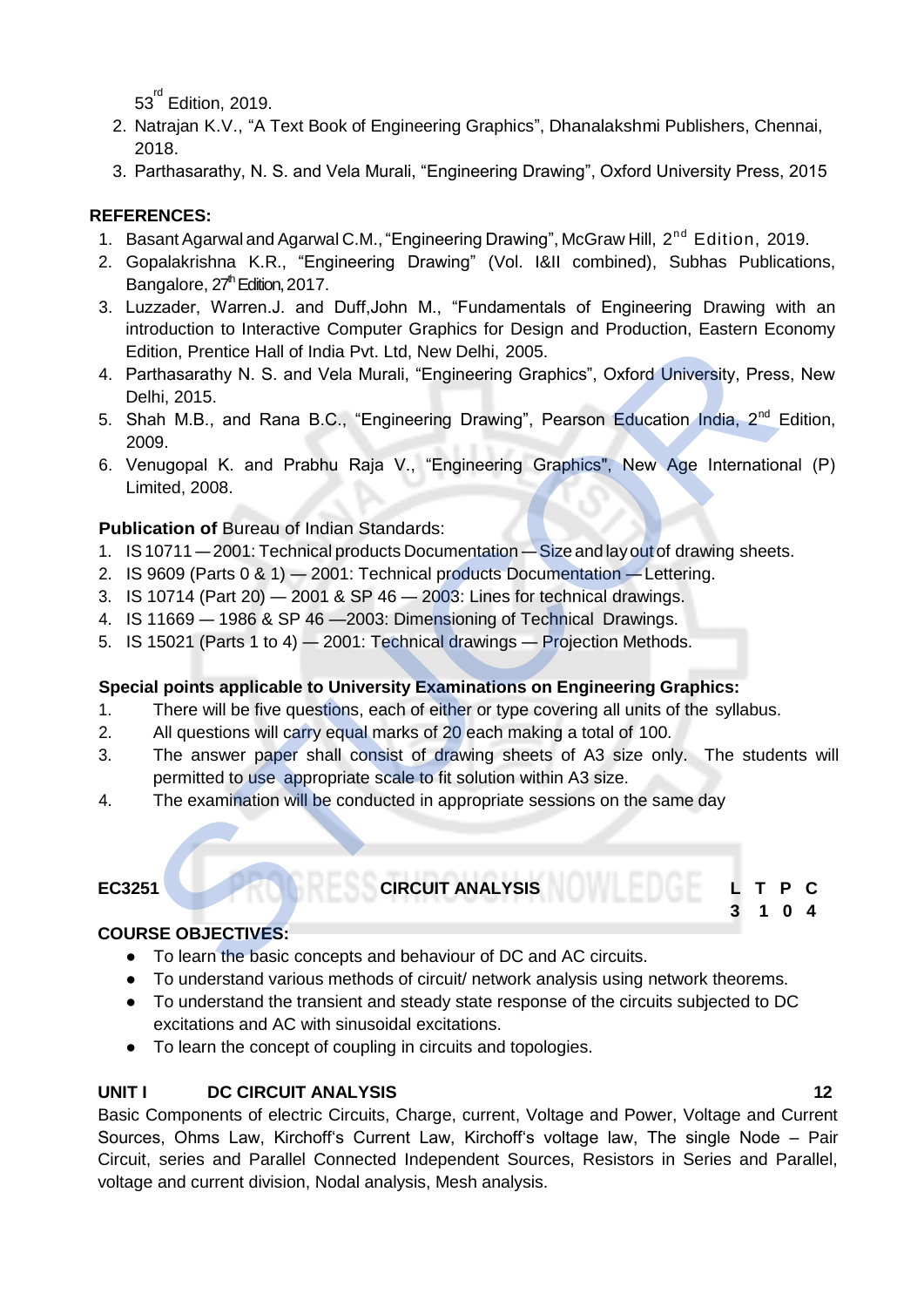# **UNIT II NETWORK THEOREM AND DUALITY 12**

Useful Circuit Analysis techniques - Linearity and superposition, Thevenin and Norton Equivalent Circuits, Maximum Power Transfer, Delta-Wye Conversion. Duals, Dual circuits. Analysis using dependent current sources and voltage sources

# UNIT III SINUSOIDAL STEADY STATE ANALYSIS 12

Sinusoidal Steady – State analysis , Characteristics of Sinusoids, The Complex Forcing Function, The Phasor, Phasor relationship for R, L, and C, impedance and Admittance, Nodal and Mesh Analysis, Phasor Diagrams, AC Circuit Power Analysis, Instantaneous Power, Average Power, apparent Power and Power Factor, Complex Power.

# **UNIT IV TRANSIENTS AND RESONANCE IN RLC CIRCUITS 12**

Basic RL and RC Circuits, The Source- Free RL Circuit, The Source-Free RC Circuit, The Unit-Step Function, Driven RL Circuits, Driven RC Circuits, RLC Circuits, Frequency Response, Parallel Resonance, Series Resonance, Quality Factor. TRI and RC Circuits, The Source-Free RL Circuit, The Source-Free RC Circuits, The Source-Free RC Circuits, Driven RC Circuits, RLC Circuits, Frequency Ree<br>
19 RL and RC Circuits, Driven RC Circuits, RLC Circuits, Frequency

# **UNIT V COUPLED CIRCUITS AND TOPOLOGY 12** 12

Magnetically Coupled Circuits, mutual Inductance, the Linear Transformer, the Ideal Transformer, An introduction to Network Topology, Trees and General Nodal analysis, Links and Loop analysis.

# **SUGGESTED ACTIVITIES:**

• Practice solving variety of problems

# **COURSE OUTCOMES**

# **On successful completion of this course, the student will be able to**

**CO1:** Apply the basic concepts of circuit analysis such as Kirchoff's laws, mesh current and node voltage method for analysis of DC and AC circuits.

**CO2:** Apply suitable network theorems and analyze AC and DC circuits

**CO3:** Analyze steady state response of any R, L and C circuits

**CO4:** Analyze the transient response for any RC, RL and RLC circuits and frequency response of parallel and series resonance circuits.

**CO5:** Analyze the coupled circuits and network topologies

# **TEXT BOOKS:**

- 1. Hayt Jack Kemmerly, Steven Durbin, "Engineering Circuit Analysis",Mc Graw Hill education, 9th Edition, 2018.
- 2. Charles K. Alexander & Mathew N.O.Sadiku, "Fundamentals of Electric Circuits", Mc Graw- Hill, 2nd Edition, 2003.
- 3. Joseph Edminister and Mahmood Nahvi, ―Electric Circuits, Schaum's Outline Series, Tata McGraw Hill Publishing Company, New Delhi, Fifth Edition Reprint 2016.

# **REFERENCES:**

- 1. Robert.L. Boylestead, "Introductory Circuit Analysis", Pearson Education India, 12th Edition, 2014. David Bell, "Fundamentals of Electric Circuits", Oxford University press, 7thEdition, 2009.
- 2. John O Mallay, Schaum's Outlines "Basic Circuit Analysis", The Mc Graw Hill companies, 2nd Edition, 2011
- 3. Allan H.Robbins, Wilhelm C.Miller, ―Circuit Analysis Theory and Practice‖, Cengage Learning, Fifth Edition, 1st Indian Reprint 2013

 **TOTAL: 60 PERIODS**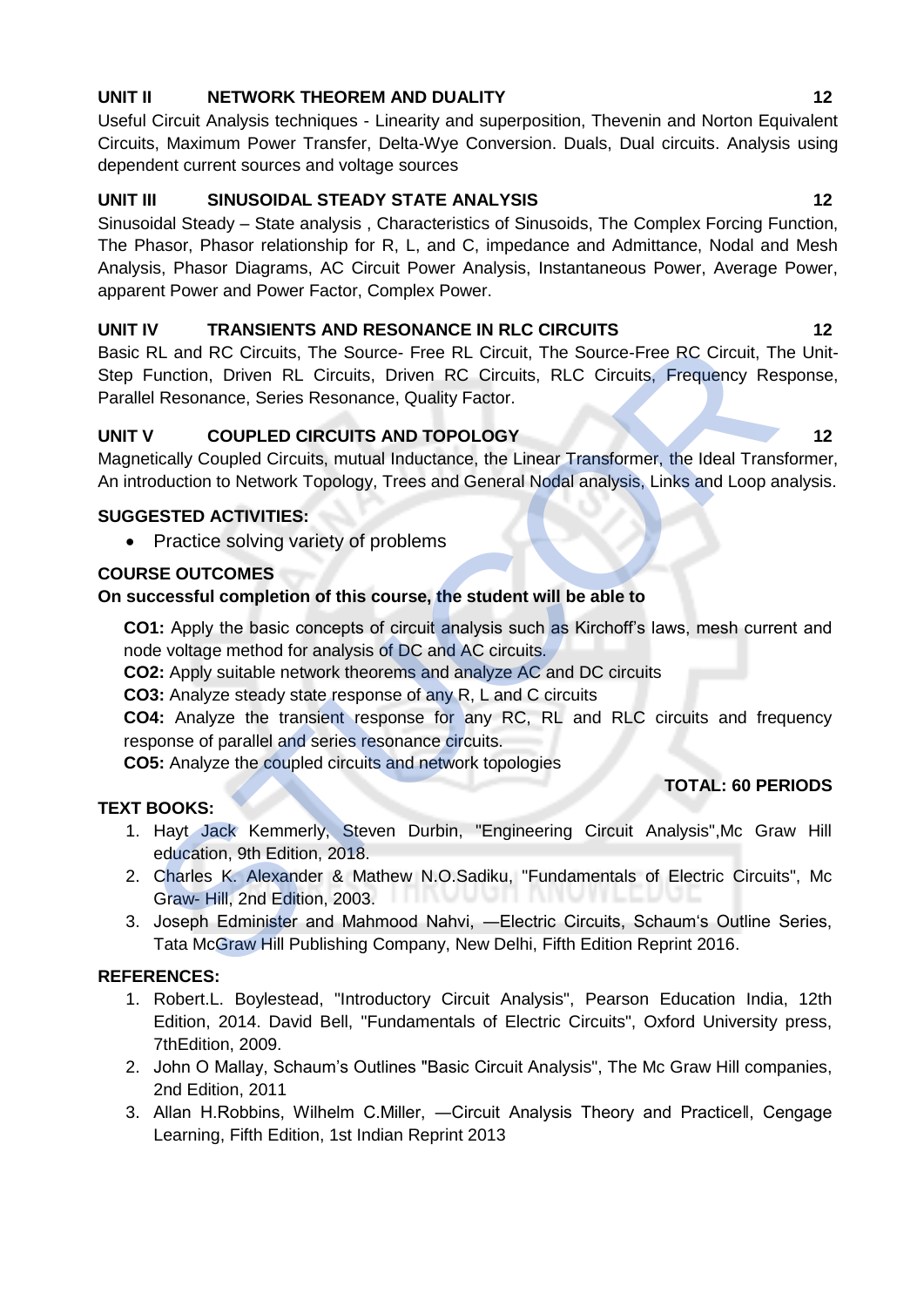| <b>NX3251</b>      | <b>NCC Credit Course Level 1*</b><br>(ARMY WING)<br><b>NCC Credit Course Level 1</b>          |              | Т | Р | С              |
|--------------------|-----------------------------------------------------------------------------------------------|--------------|---|---|----------------|
|                    |                                                                                               | $\mathbf{2}$ | 0 | 0 | 2              |
| <b>NCC GENERAL</b> |                                                                                               |              |   |   | 6              |
| NCC <sub>1</sub>   | Aims, Objectives & Organization of NCC                                                        |              |   |   | 1.             |
| NCC <sub>2</sub>   | Incentives                                                                                    |              |   |   | 2              |
| NCC <sub>3</sub>   | <b>Duties of NCC Cadet</b>                                                                    |              |   |   | $\mathbf{1}$   |
| NCC <sub>4</sub>   | NCC Camps: Types & Conduct                                                                    |              |   |   | $\overline{2}$ |
|                    |                                                                                               |              |   |   |                |
|                    | NATIONAL INTEGRATION AND AWARENESS                                                            |              |   |   | 4              |
| NI <sub>1</sub>    | National Integration: Importance & Necessity                                                  |              |   |   | 1              |
| NI <sub>2</sub>    | <b>Factors Affecting National Integration</b>                                                 |              |   |   | 1              |
| NI3                | Unity in Diversity & Role of NCC in Nation Building                                           |              |   |   | 1              |
| NI4                | <b>Threats to National Security</b>                                                           |              |   |   | 1              |
|                    | PERSONALITY DEVELOPMENT                                                                       |              |   |   | $\overline{7}$ |
| PD <sub>1</sub>    | Self-Awareness, Empathy, Critical & Creative Thinking, Decision<br>Making and Problem Solving |              |   |   | 2              |
| PD <sub>2</sub>    | <b>Communication Skills</b>                                                                   |              |   |   | 3              |
| PD <sub>3</sub>    | <b>Group Discussion: Stress &amp; Emotions</b>                                                |              |   |   | $\overline{2}$ |
|                    |                                                                                               |              |   |   |                |
| <b>LEADERSHIP</b>  |                                                                                               |              |   |   | 5              |
| L <sub>1</sub>     | Leadership Capsule: Traits, Indicators, Motivation, Moral Values,<br><b>Honour Code</b>       |              |   |   | 3              |
| L <sub>2</sub>     | Case Studies: Shivaji, Jhasi Ki Rani                                                          |              |   |   | 2              |
|                    | SOCIAL SERVICE AND COMMUNITY DEVELOPMENT                                                      |              |   |   | 8              |
| <b>SS1</b>         | Basics, Rural Development Programmes, NGOs, Contribution of<br>Youth                          |              |   |   | 3              |
| SS <sub>4</sub>    | Protection of Children and Women Safety                                                       |              |   |   | 1              |
| SS <sub>5</sub>    | Road / Rail Travel Safety                                                                     |              |   |   | 1              |
| SS <sub>6</sub>    | <b>New Initiatives</b>                                                                        |              |   |   | $\overline{2}$ |
| SS <sub>7</sub>    | <b>Cyber and Mobile Security Awareness</b>                                                    |              |   |   | 1              |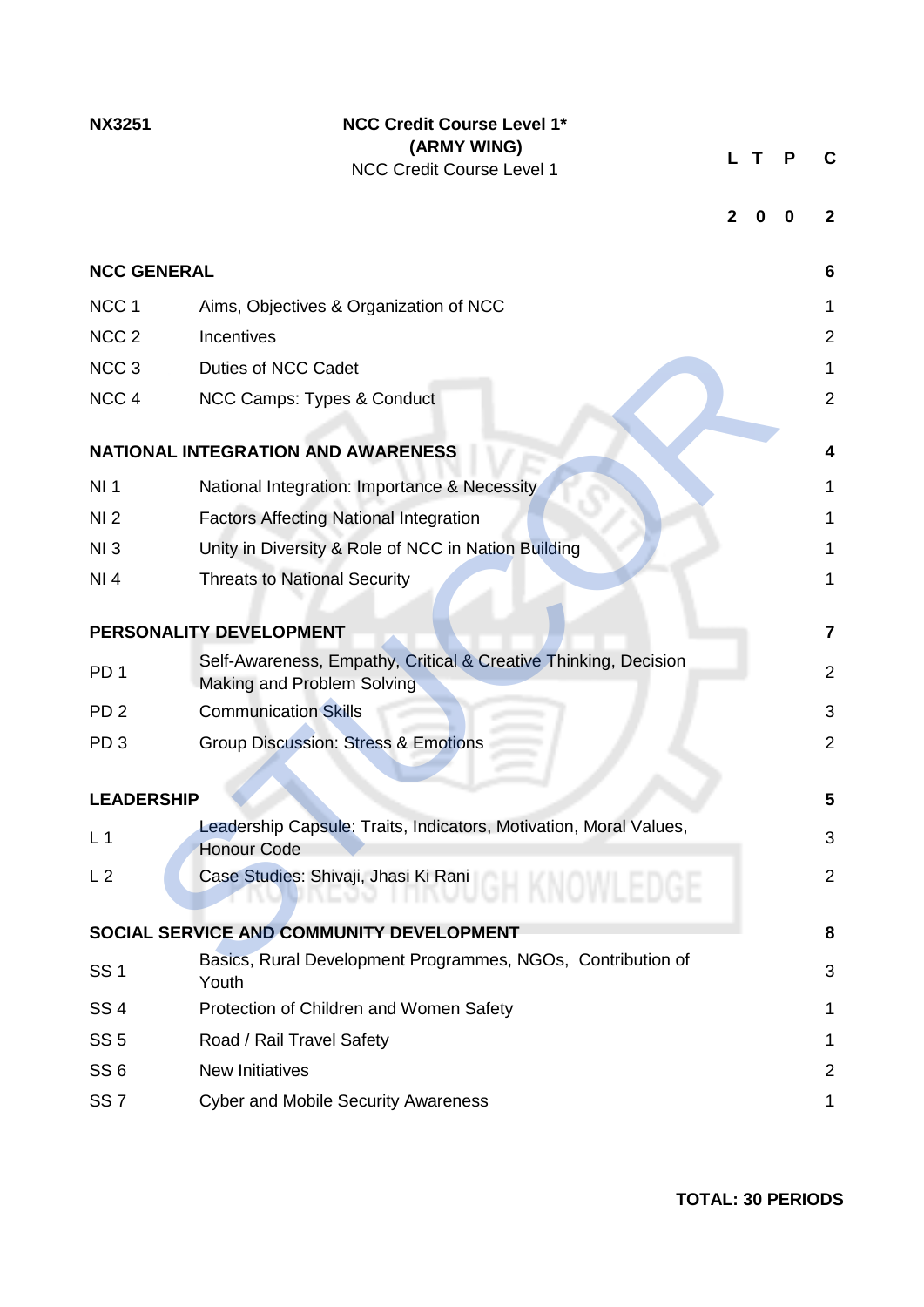| <b>NX3252</b>      | <b>NCC Credit Course Level 1*</b><br>(NAVAL WING)<br><b>NCC Credit Course Level 1</b>         | LТ<br>$\mathbf{2}$ | 0 | Р<br>0 | C<br>$\mathbf{2}$ |
|--------------------|-----------------------------------------------------------------------------------------------|--------------------|---|--------|-------------------|
| <b>NCC GENERAL</b> |                                                                                               |                    |   |        | 6                 |
| NCC <sub>1</sub>   | Aims, Objectives & Organization of NCC                                                        |                    |   |        | 1                 |
| NCC <sub>2</sub>   | Incentives                                                                                    |                    |   |        | 2                 |
| NCC <sub>3</sub>   | Duties of NCC Cadet                                                                           |                    |   |        | $\mathbf{1}$      |
| NCC <sub>4</sub>   | NCC Camps: Types & Conduct                                                                    |                    |   |        | $\overline{2}$    |
|                    | <b>NATIONAL INTEGRATION AND AWARENESS</b>                                                     |                    |   |        | 4                 |
| NI <sub>1</sub>    | National Integration: Importance & Necessity                                                  |                    |   |        | 1                 |
| NI <sub>2</sub>    | <b>Factors Affecting National Integration</b>                                                 |                    |   |        | 1                 |
| NI3                | Unity in Diversity & Role of NCC in Nation Building                                           |                    |   |        | 1                 |
| NI 4               | <b>Threats to National Security</b>                                                           |                    |   |        | 1                 |
|                    | PERSONALITY DEVELOPMENT                                                                       |                    |   |        | $\overline{7}$    |
| PD <sub>1</sub>    | Self-Awareness, Empathy, Critical & Creative Thinking, Decision<br>Making and Problem Solving |                    |   |        | 2                 |
| PD <sub>2</sub>    | <b>Communication Skills</b>                                                                   |                    |   |        | 3                 |
| PD <sub>3</sub>    | <b>Group Discussion: Stress &amp; Emotions</b>                                                |                    |   |        | $\overline{2}$    |
| <b>LEADERSHIP</b>  |                                                                                               |                    |   |        | 5                 |
| L <sub>1</sub>     | Leadership Capsule: Traits, Indicators, Motivation, Moral Values,<br><b>Honour Code</b>       |                    |   |        | 3                 |
| L <sub>2</sub>     | Case Studies: Shivaji, Jhasi Ki Rani                                                          |                    |   |        | $\overline{2}$    |
|                    | SOCIAL SERVICE AND COMMUNITY DEVELOPMENT                                                      |                    |   |        | 8                 |
| <b>SS1</b>         | Basics, Rural Development Programmes, NGOs, Contribution of<br>Youth                          |                    |   |        | 3                 |
| SS <sub>4</sub>    | Protection of Children and Women Safety                                                       |                    |   |        | 1                 |
| SS <sub>5</sub>    | Road / Rail Travel Safety                                                                     |                    |   |        | 1                 |
| SS <sub>6</sub>    | <b>New Initiatives</b>                                                                        |                    |   |        | 2                 |
| SS <sub>7</sub>    | <b>Cyber and Mobile Security Awareness</b>                                                    |                    |   |        | 1                 |

**TOTAL : 30 PERIODS**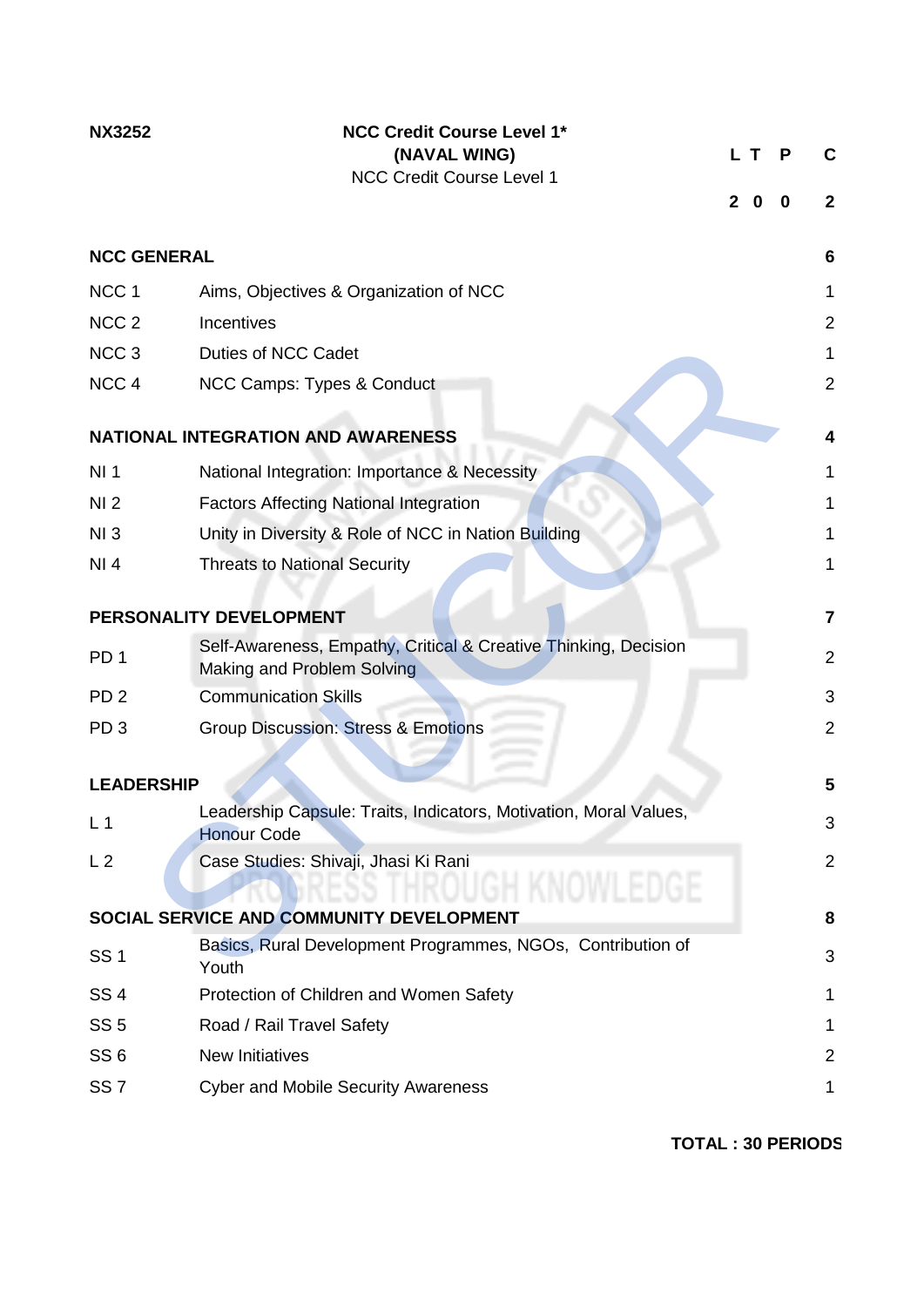| <b>NX3253</b>      | <b>NCC Credit Course Level 1*</b><br>(AIR FORCE WING)<br><b>NCC Credit Course Level 1</b>     | $\mathbf{2}$ | L T.<br>0 | Р<br>0 | C<br>$\mathbf{2}$ |
|--------------------|-----------------------------------------------------------------------------------------------|--------------|-----------|--------|-------------------|
| <b>NCC GENERAL</b> |                                                                                               |              |           |        | 6                 |
| NCC <sub>1</sub>   | Aims, Objectives & Organization of NCC                                                        |              |           |        | 1                 |
| NCC <sub>2</sub>   | Incentives                                                                                    |              |           |        | 2                 |
| NCC <sub>3</sub>   | Duties of NCC Cadet                                                                           |              |           |        | $\mathbf{1}$      |
| NCC <sub>4</sub>   | NCC Camps: Types & Conduct                                                                    |              |           |        | $\overline{2}$    |
|                    | <b>NATIONAL INTEGRATION AND AWARENESS</b>                                                     |              |           |        |                   |
| NI <sub>1</sub>    | National Integration: Importance & Necessity                                                  |              |           |        | 1                 |
| NI <sub>2</sub>    | <b>Factors Affecting National Integration</b>                                                 |              |           |        | 1                 |
| NI3                | Unity in Diversity & Role of NCC in Nation Building                                           |              |           |        | 1                 |
| NI 4               | <b>Threats to National Security</b>                                                           |              |           |        | 1                 |
|                    | PERSONALITY DEVELOPMENT                                                                       |              |           |        | $\overline{7}$    |
| PD <sub>1</sub>    | Self-Awareness, Empathy, Critical & Creative Thinking, Decision<br>Making and Problem Solving |              |           |        | 2                 |
| PD <sub>2</sub>    | <b>Communication Skills</b>                                                                   |              |           |        | 3                 |
| PD <sub>3</sub>    | <b>Group Discussion: Stress &amp; Emotions</b>                                                |              |           |        | $\overline{2}$    |
| <b>LEADERSHIP</b>  |                                                                                               |              |           |        | 5                 |
| L <sub>1</sub>     | Leadership Capsule: Traits, Indicators, Motivation, Moral Values,<br><b>Honour Code</b>       |              |           |        | 3                 |
| L <sub>2</sub>     | Case Studies: Shivaji, Jhasi Ki Rani                                                          |              |           |        | $\overline{2}$    |
|                    | SOCIAL SERVICE AND COMMUNITY DEVELOPMENT                                                      |              |           |        | 8                 |
| <b>SS1</b>         | Basics, Rural Development Programmes, NGOs, Contribution of<br>Youth                          |              |           |        | 3                 |
| <b>SS4</b>         | Protection of Children and Women Safety                                                       |              |           |        | 1                 |
| SS <sub>5</sub>    | Road / Rail Travel Safety                                                                     |              |           |        | 1                 |
| SS <sub>6</sub>    | <b>New Initiatives</b>                                                                        |              |           |        | 2                 |
| SS <sub>7</sub>    | <b>Cyber and Mobile Security Awareness</b>                                                    |              |           |        | 1                 |

**TOTAL : 30 PERIODS**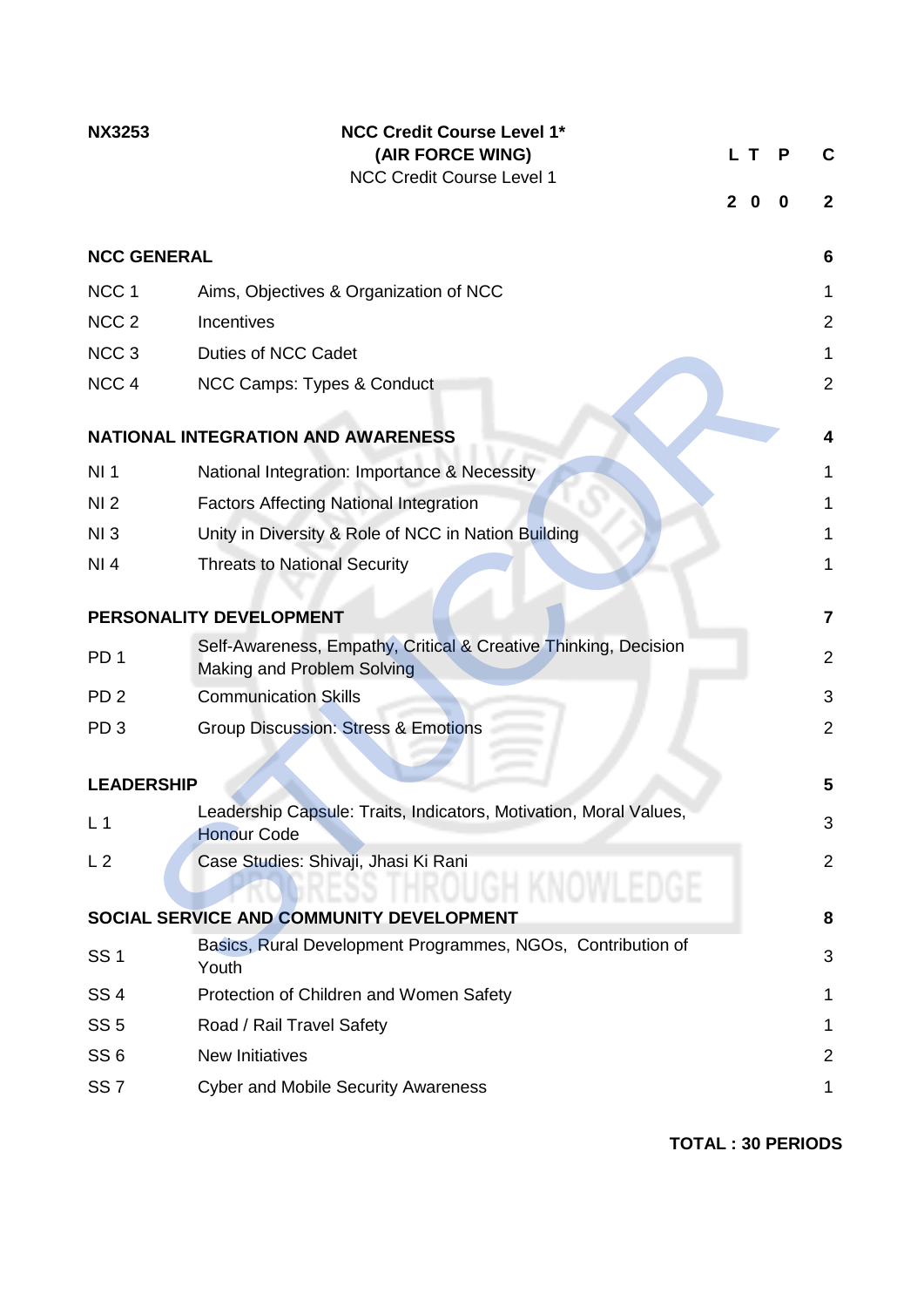# **COURSE OBJECTIVES:**

The main learning objective of this course is to provide hands on training to the students in:

- 1. Drawing pipe line plan; laying and connecting various pipe fittings used in common household plumbing work; Sawing; planing; making joints in wood materials used in commonhousehold wood work.
- 2. Wiring various electrical joints in common household electrical wire work.
- 3. Welding various joints in steel plates using arc welding work; Machining various simple processes like turning, drilling, tapping in parts; Assembling simple mechanical assembly of common household equipments; Making a tray out of metal sheet using sheet metal work.
- 4. Soldering and testing simple electronic circuits; Assembling and testing simple electronic components on PCB.

#### **GROUP – A (CIVIL & ELECTRICAL)**

#### **PART I CIVIL ENGINEERING PRACTICES 15 PLUMBING WORK:**

- a) Connecting various basic pipe fittings like valves, taps, coupling, unions, reducers,elbows and other components which are commonly used in household. mechanical assembly of common household equipments; Making a tray of metal sheet using sheet metal work.<br>
4. Soldering and testing simple electronic circuits; Assembling and testing si<br>
electronic components on PCB.<br> **GROU** 
	- b) Preparing plumbing line sketches.
	- c) Laying pipe connection to the suction side of a pump
	- d) Laying pipe connection to the delivery side of a pump.
	- e) Connecting pipes of different materials: Metal, plastic and flexible pipes used inhousehold appliances.

#### **WOOD WORK:**

- a) Sawing,
- b) Planing and
- c) Making joints like T-Joint, Mortise joint and Tenon joint and Dovetail joint.
- Wood Work Study:
	- a) Studying joints in door panels and wooden furniture
	- b) Studying common industrial trusses using models.

#### **PART II ELECTRICAL ENGINEERING PRACTICES** 15

- a) Introduction to switches, fuses, indicators and lamps Basic switch board wiring with lamp, fan and three pin socket
- b) Staircase wiring
- c) Fluorescent Lamp wiring with introduction to CFL and LED types.
- d) Energy meter wiring and related calculations/ calibration
- e) Study of Iron Box wiring and assembly
- f) Study of Fan Regulator (Resistor type and Electronic type using Diac/Triac/quadrac)
- g) Study of emergency lamp wiring/Water heater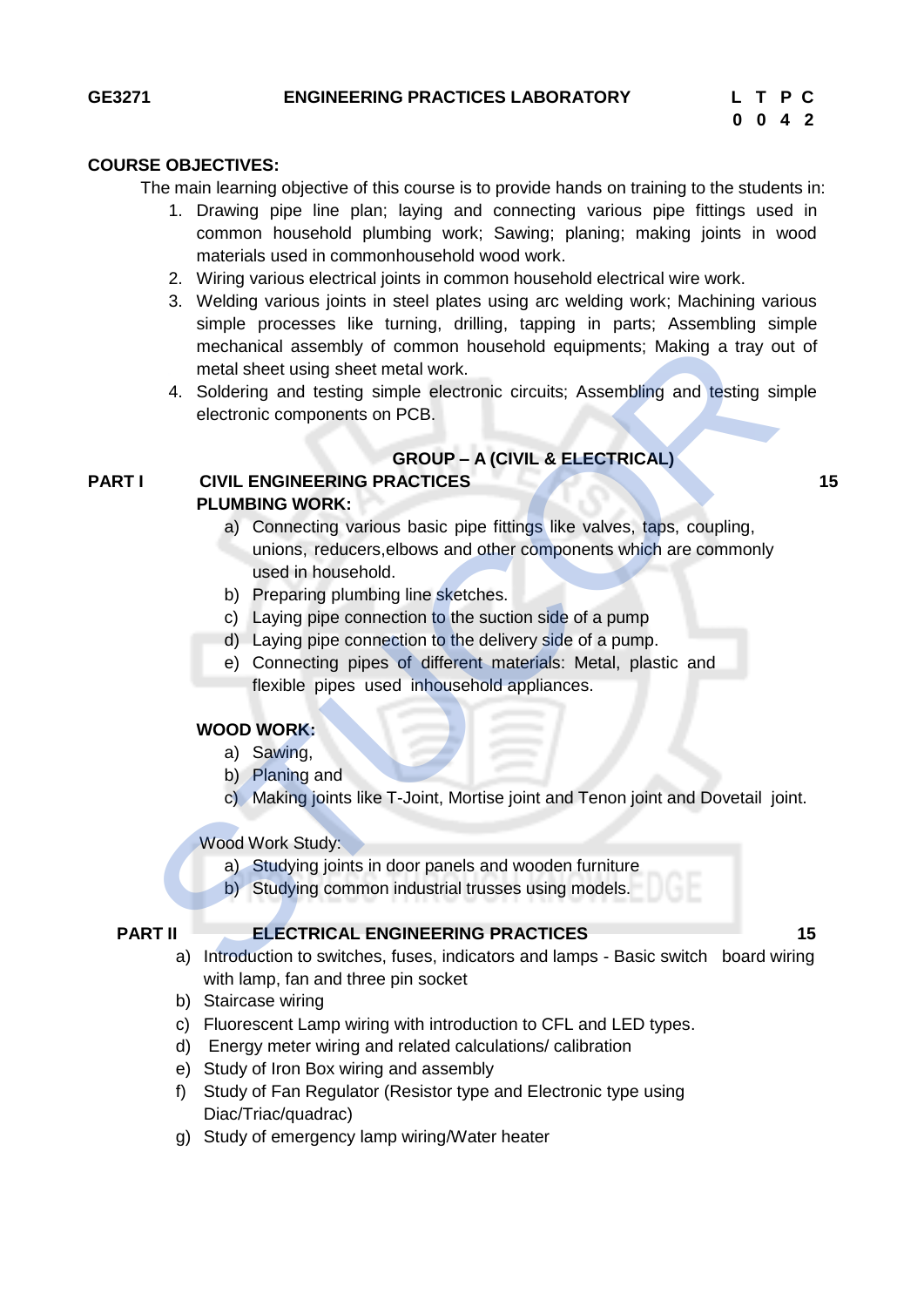#### **GROUP – B (MECHANICAL AND ELECTRONICS)**

# **PART III MECHANICAL ENGINEERING PRACTICES 15**

#### **WELDING WORK:**

- a) Welding of Butt Joints, Lap Joints, and Tee Joints using arc welding.
- b) Practicing gas welding.

### **BASIC MACHINING WORK:**

- a) (simple)Turning.
- b) (simple)Drilling.
- c) (simple)Tapping.

#### **ASSEMBLY WORK:**

- a) Assembling a centrifugal pump.
- b) Assembling a household mixer.
- c) Assembling an airconditioner.

#### **SHEET METAL WORK:**

a) Making of a square tray

#### **FOUNDRY WORK:**

a) Demonstrating basic foundry operations.

#### **PART IV ELECTRONIC ENGINEERING PRACTICES 15**

#### **SOLDERING WORK:**

a) Soldering simple electronic circuits and checking continuity.

#### **ELECTRONIC ASSEMBLY AND TESTING WORK:**

a) Assembling and testing electronic components on a small PCB.

### **ELECTRONIC EQUIPMENT STUDY:**

- a) Study an elements of smart phone..
- b) Assembly and dismantle of LED TV.
- c) Assembly and dismantle of computer/ laptop

# **TOTAL: 60 PERIODS**

# **COURSE OUTCOMES**:

Upon completion of this course, the students will be able to:

- Draw pipe line plan; lay and connect various pipe fittings used in common household plumbing work; Saw; plan; make joints in wood materials used in common household wood work. ASSEMELY WORK:<br>
a) Assembling a centrifugal pump.<br>
b) Assembling a household mixer.<br>
c) Assembling an airconditioner.<br>
SHEET METAL WORK:<br>
a) Making of a square tray<br>
FOUNDRY WORK:<br>
a) Demonstrating basic foundry operations
	- Wire various electrical joints in common household electrical wire work.
	- Weld various joints in steel plates using arc welding work; Machine various simple processeslike turning, drilling, tapping in parts; Assemble simple mechanical assembly of common household equipments; Make a tray out of metal sheet using sheet metal work.
	- Solder and test simple electronic circuits; Assemble and test simple electronic components on PCB.